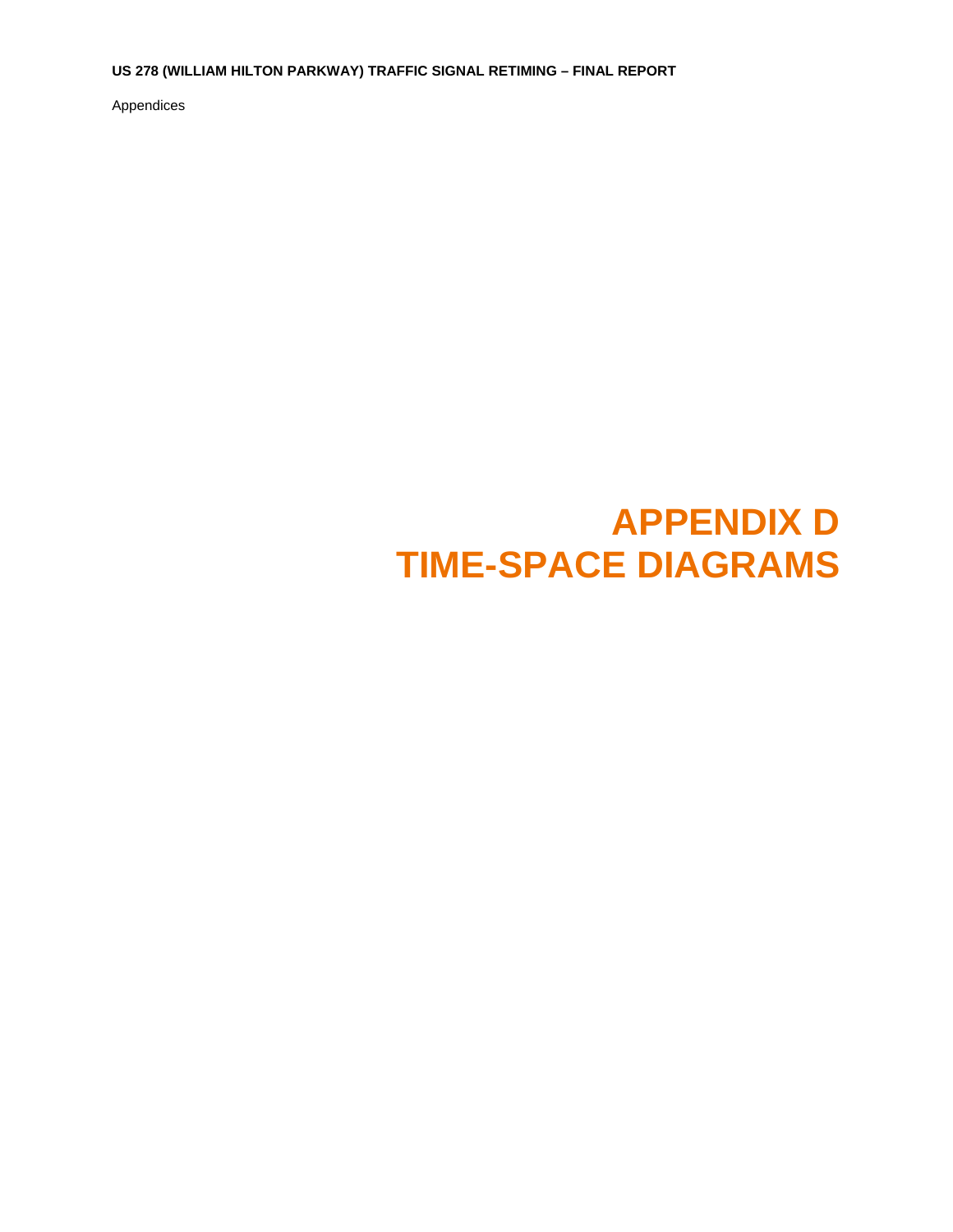

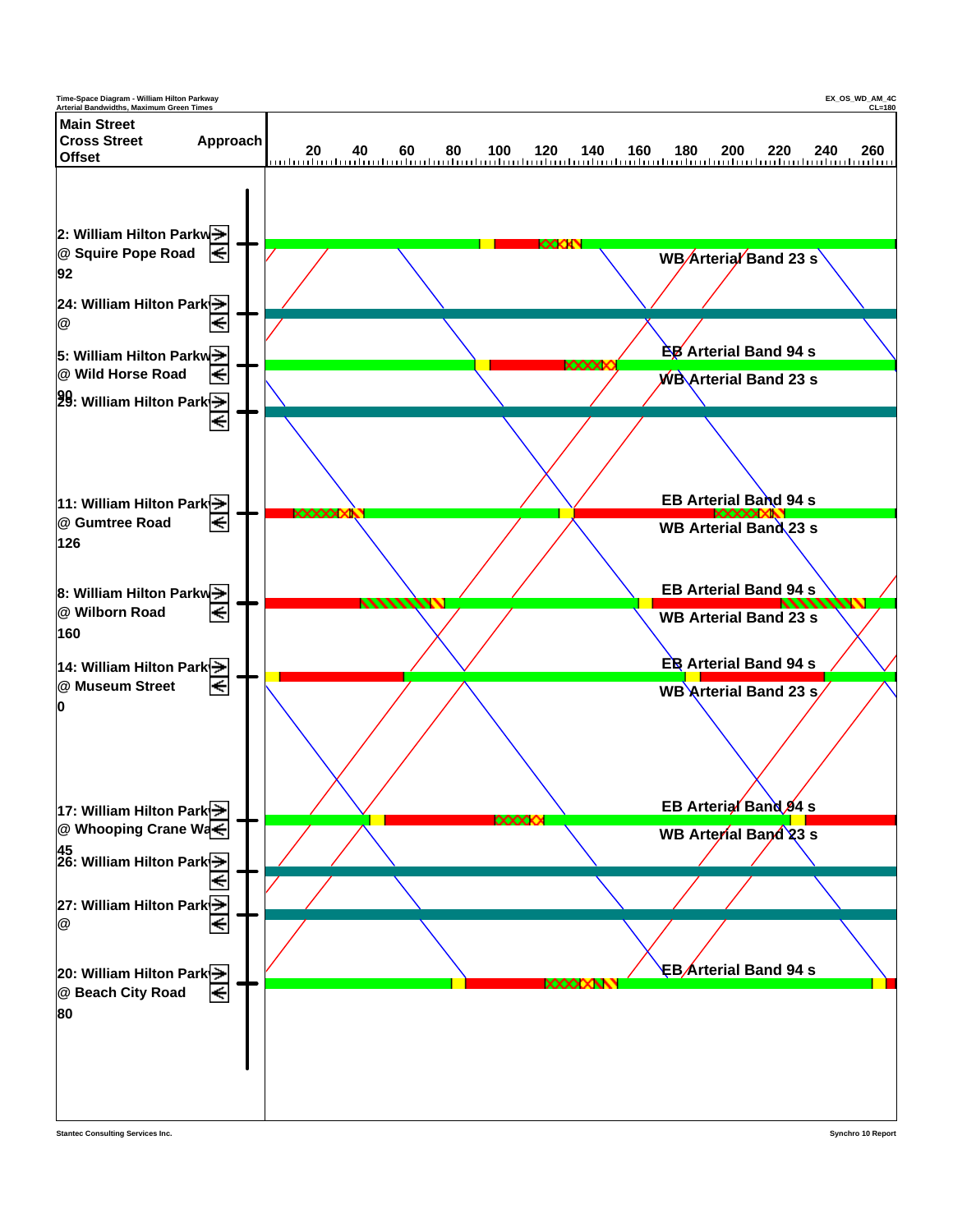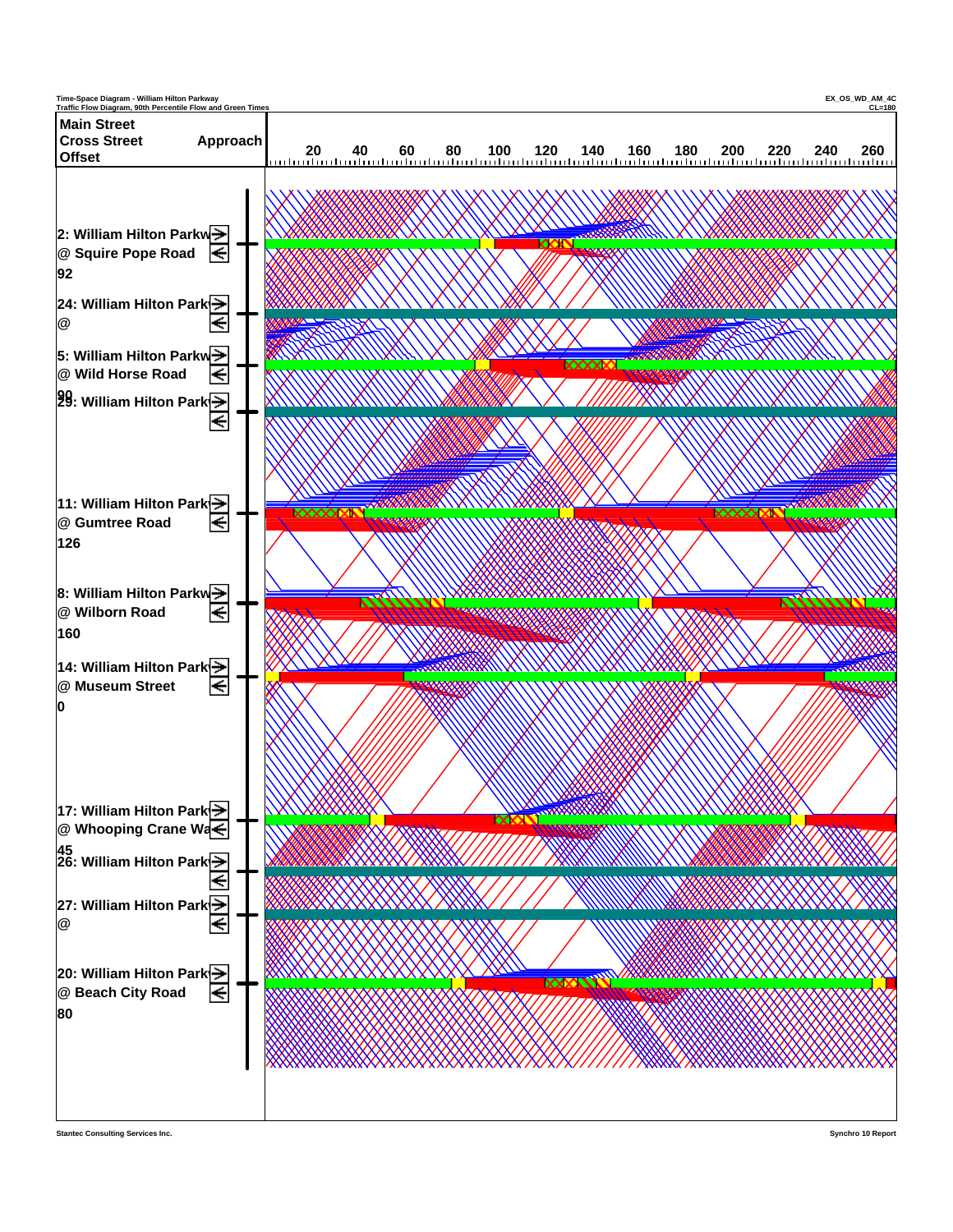

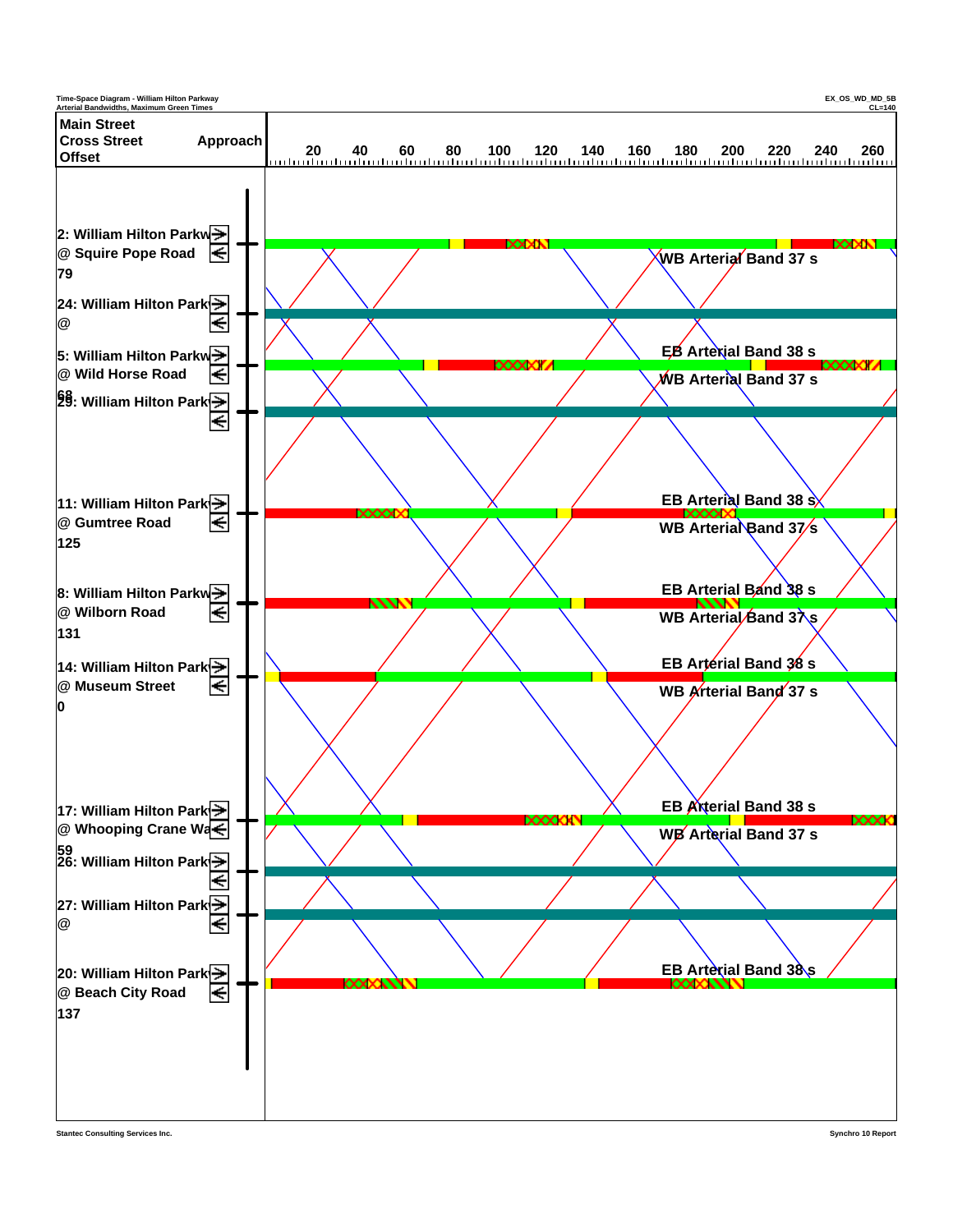

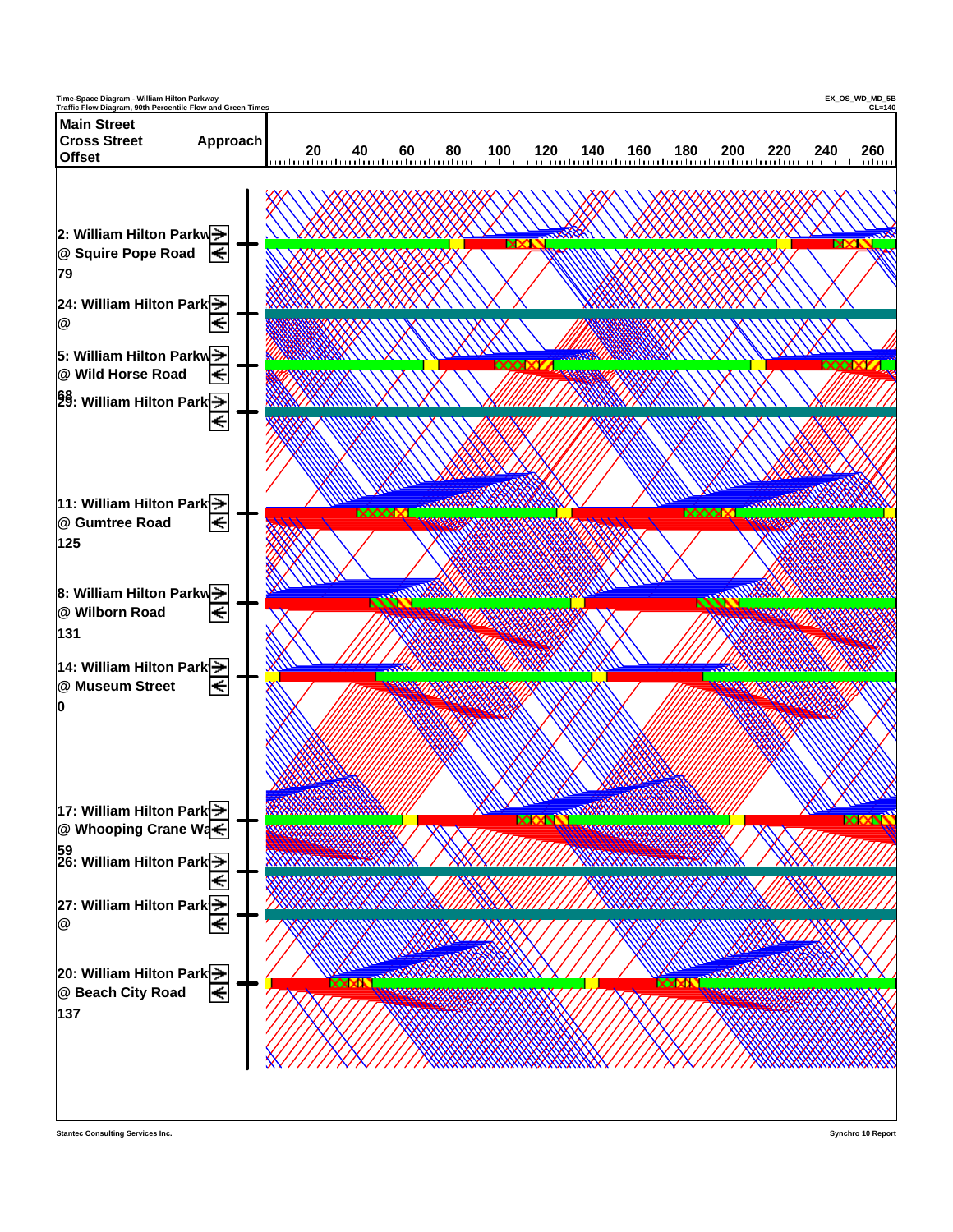

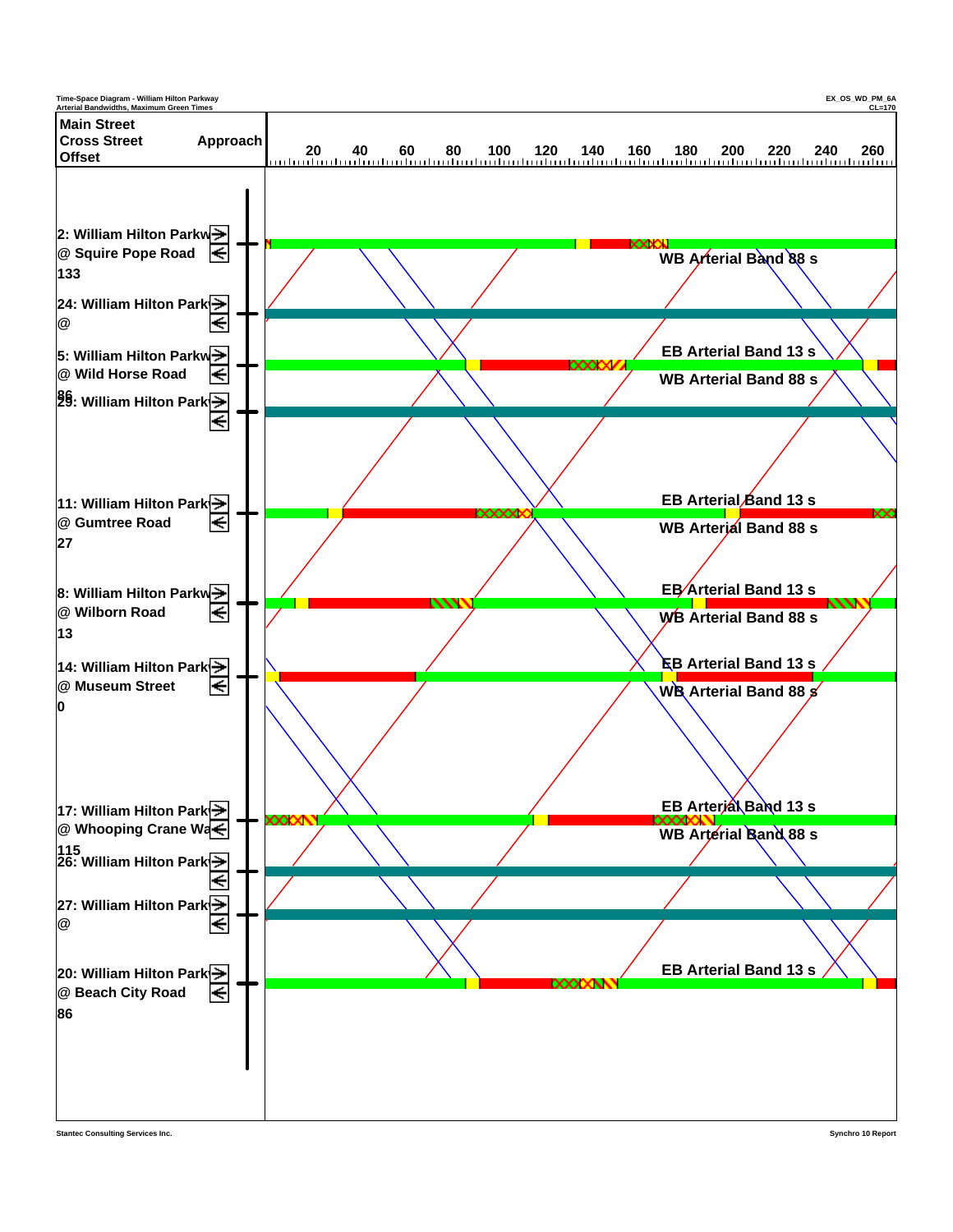

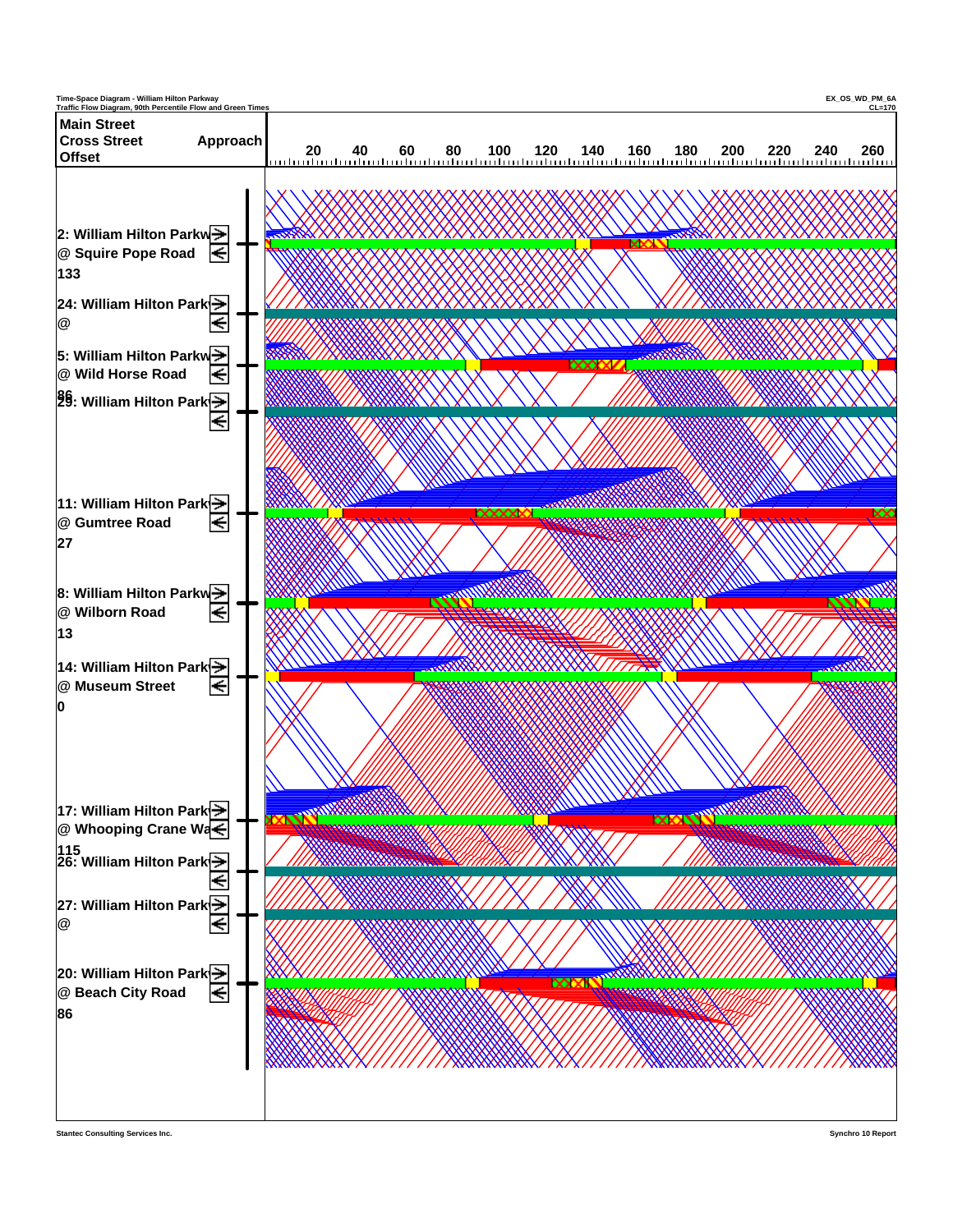

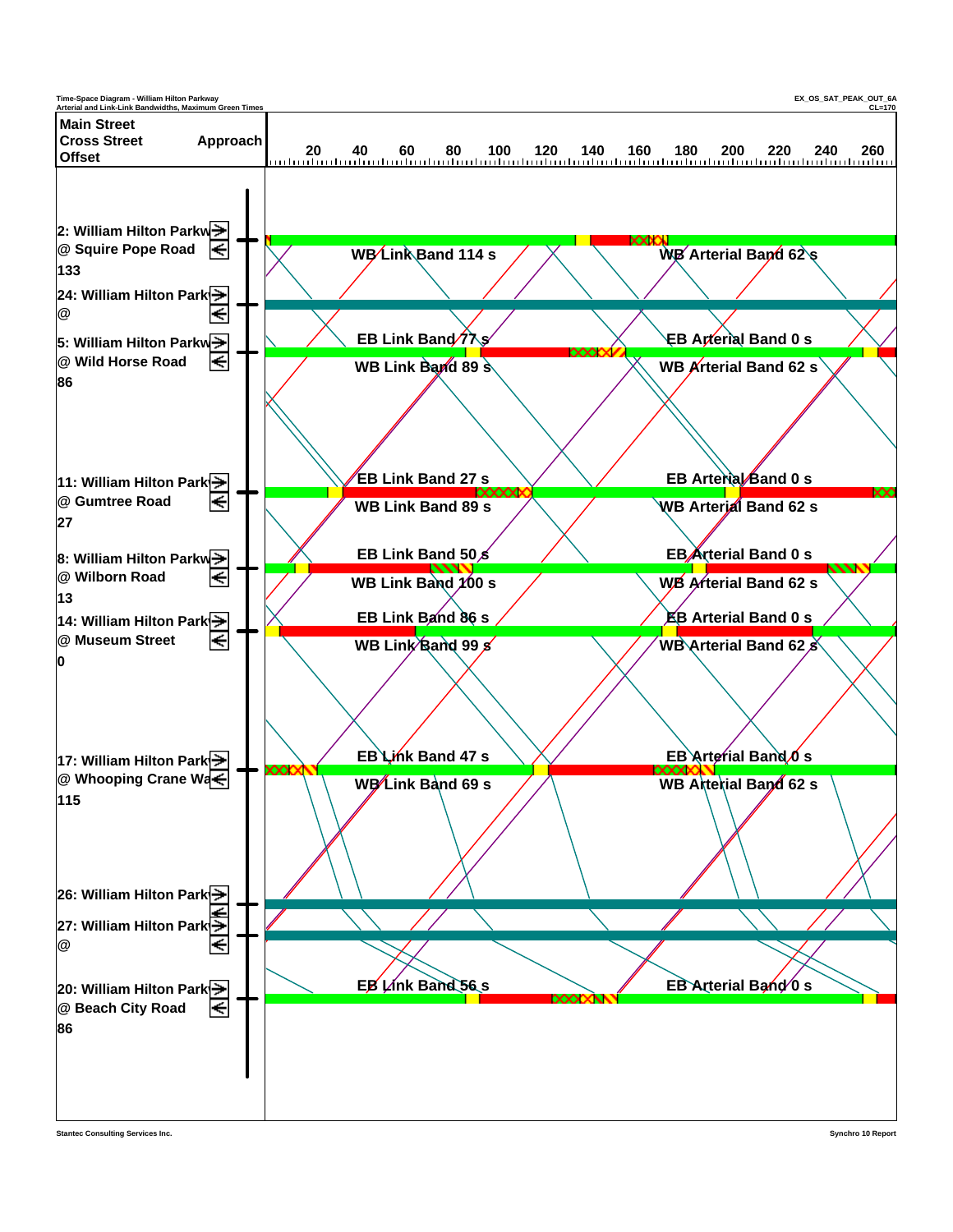

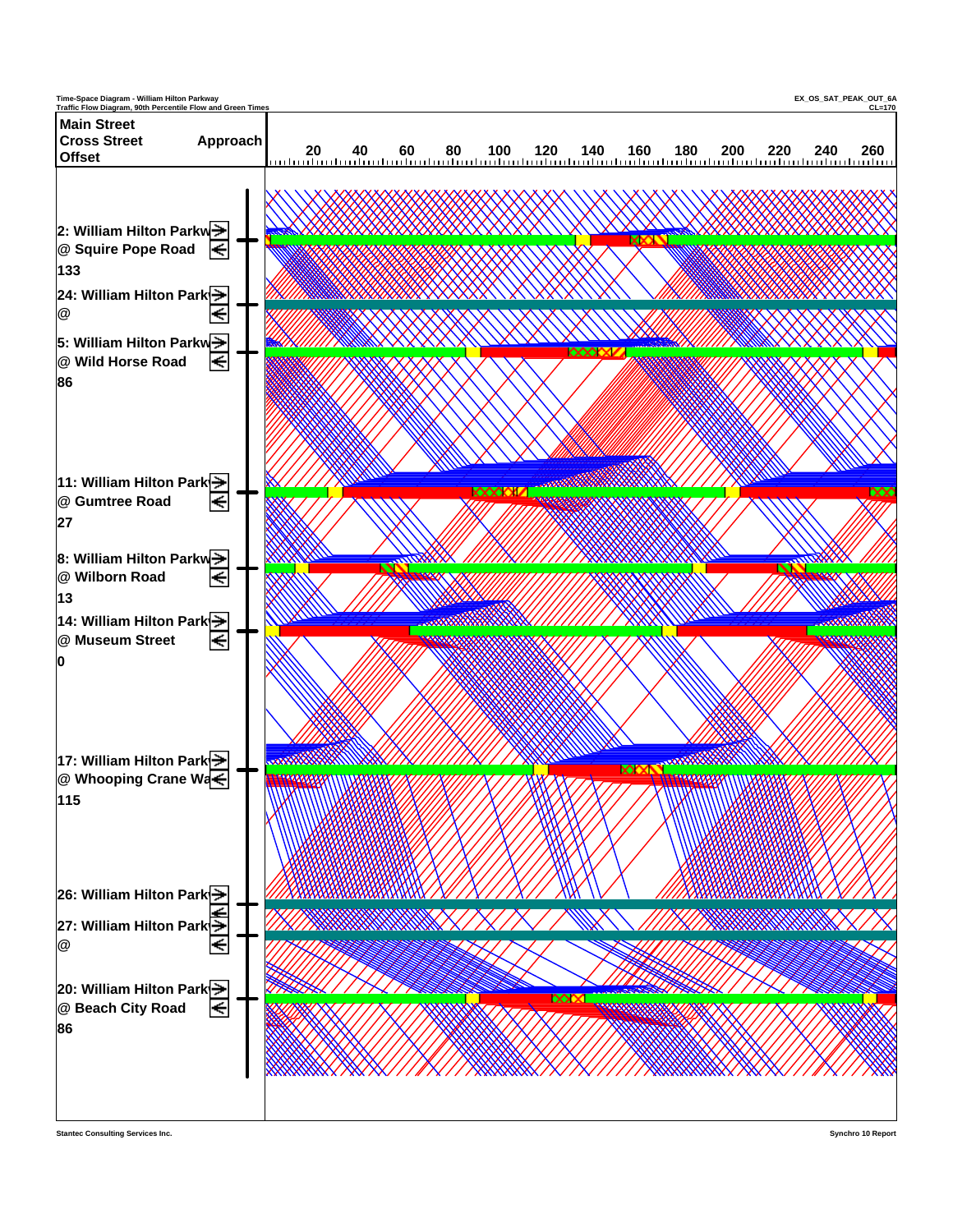

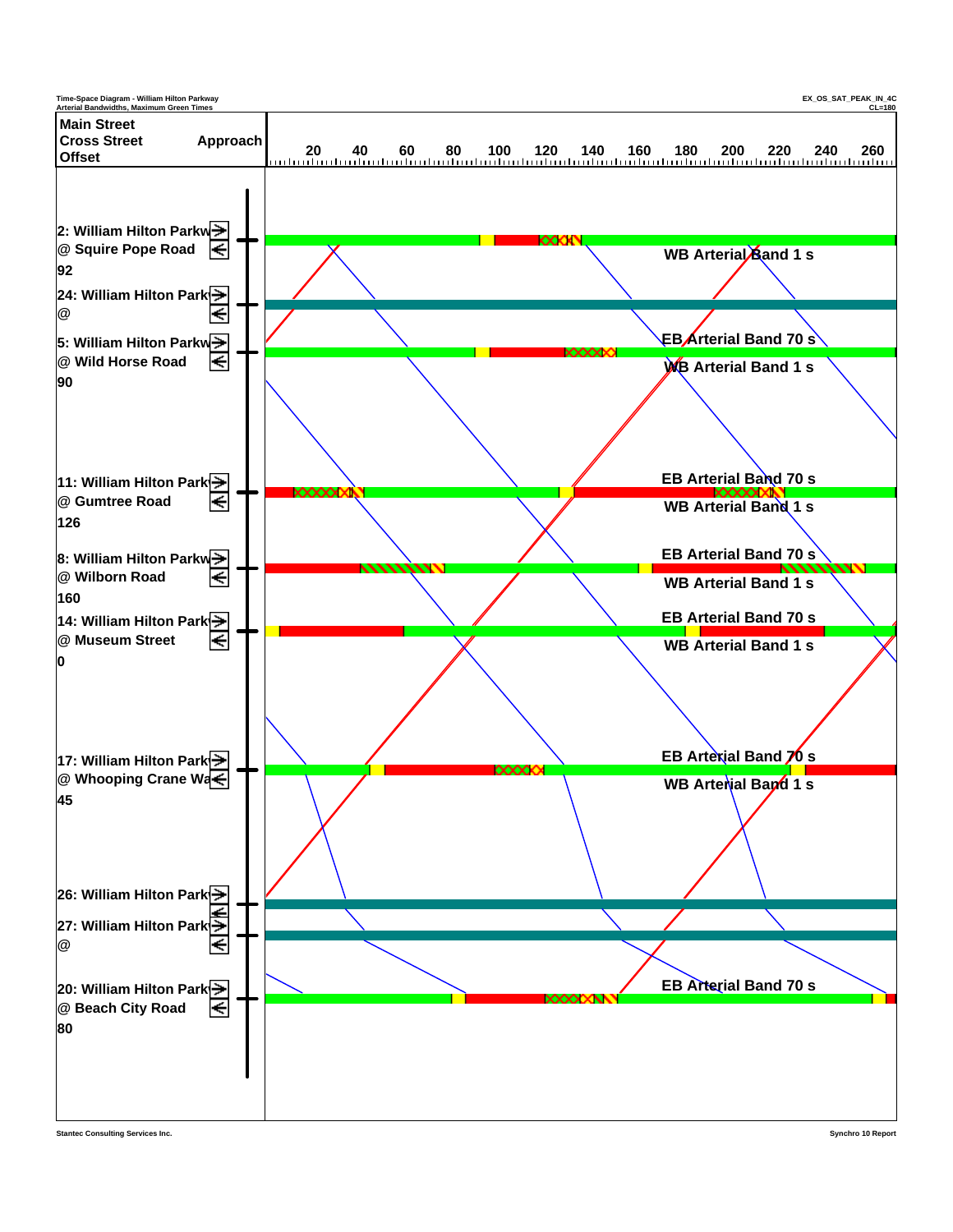

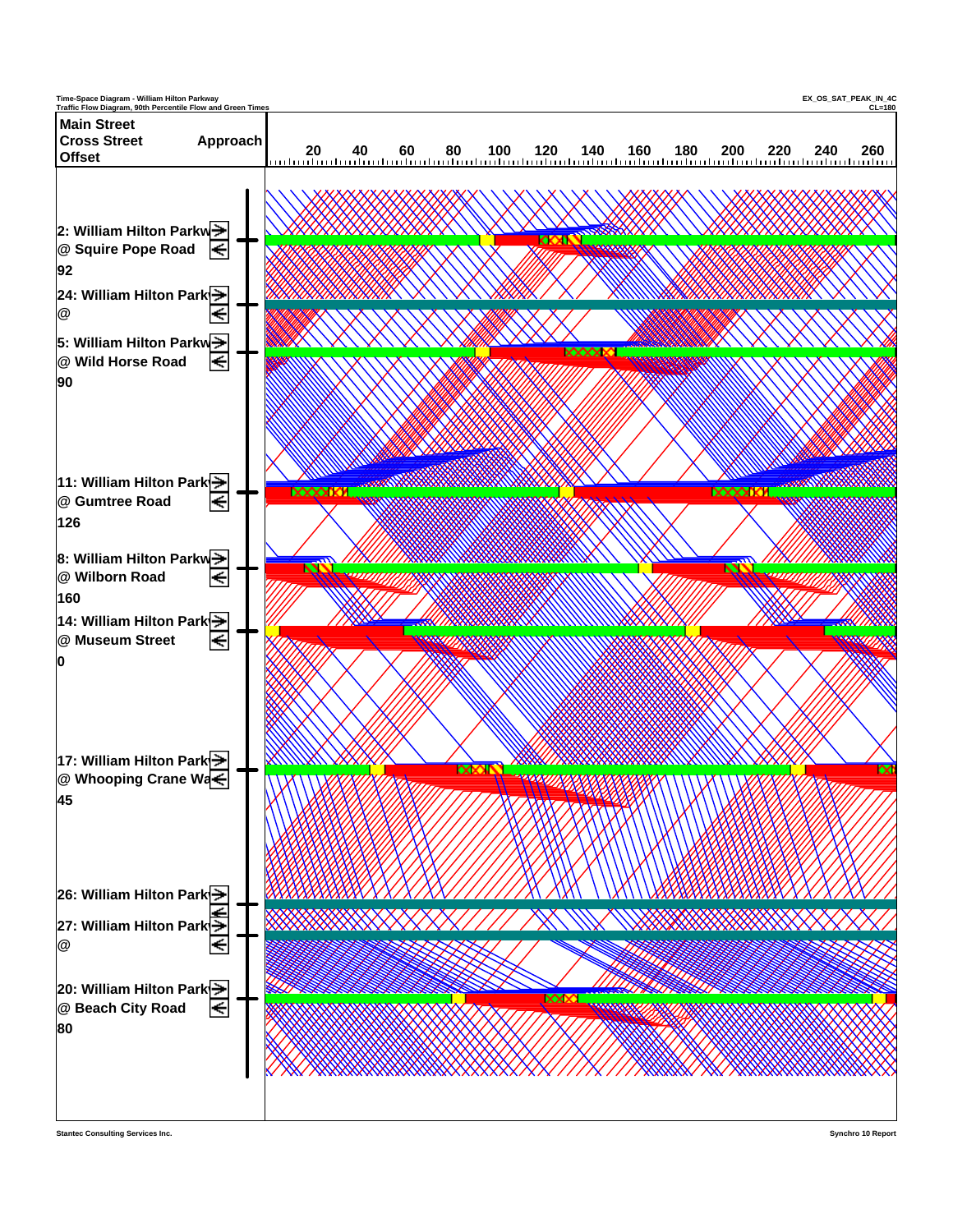

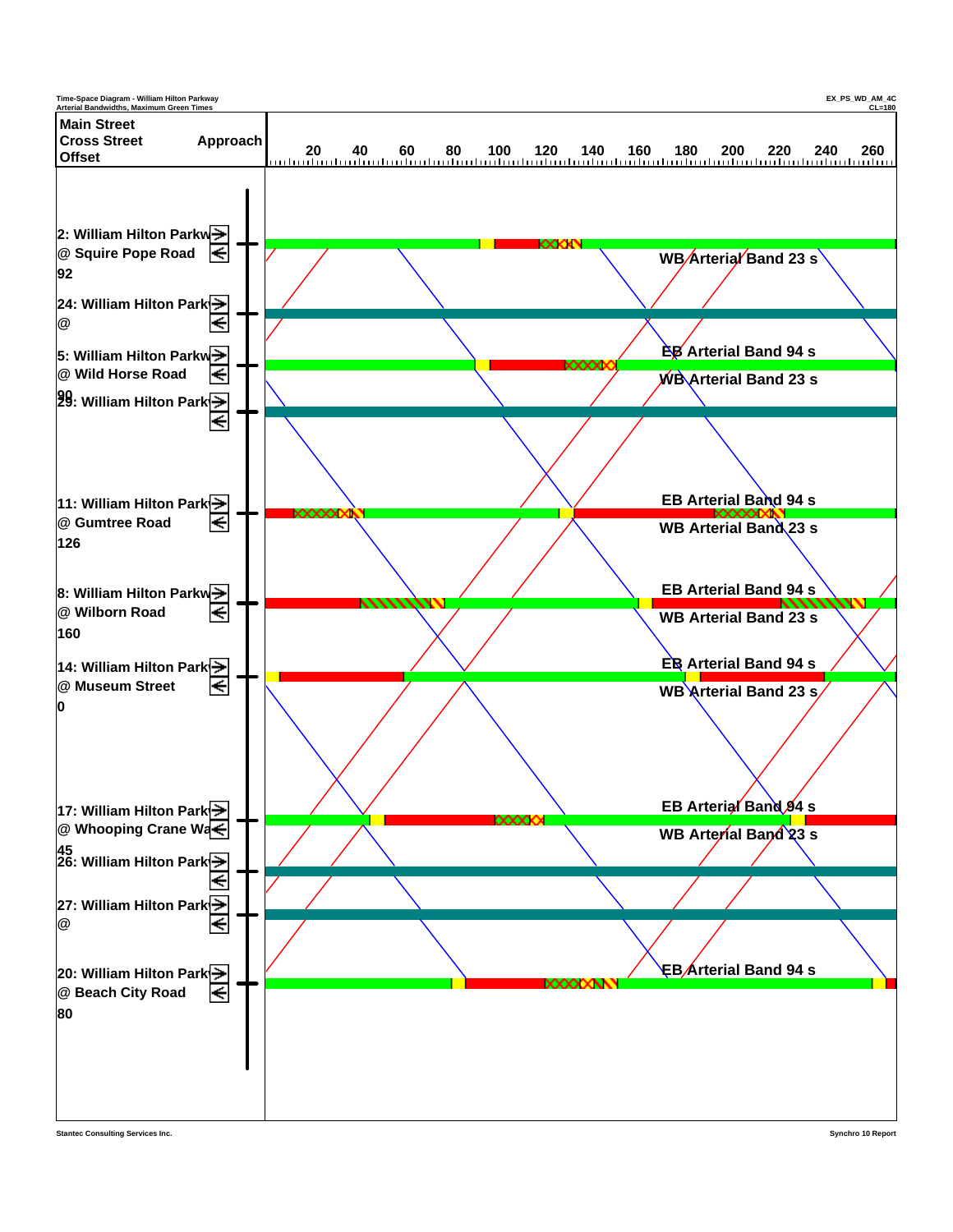



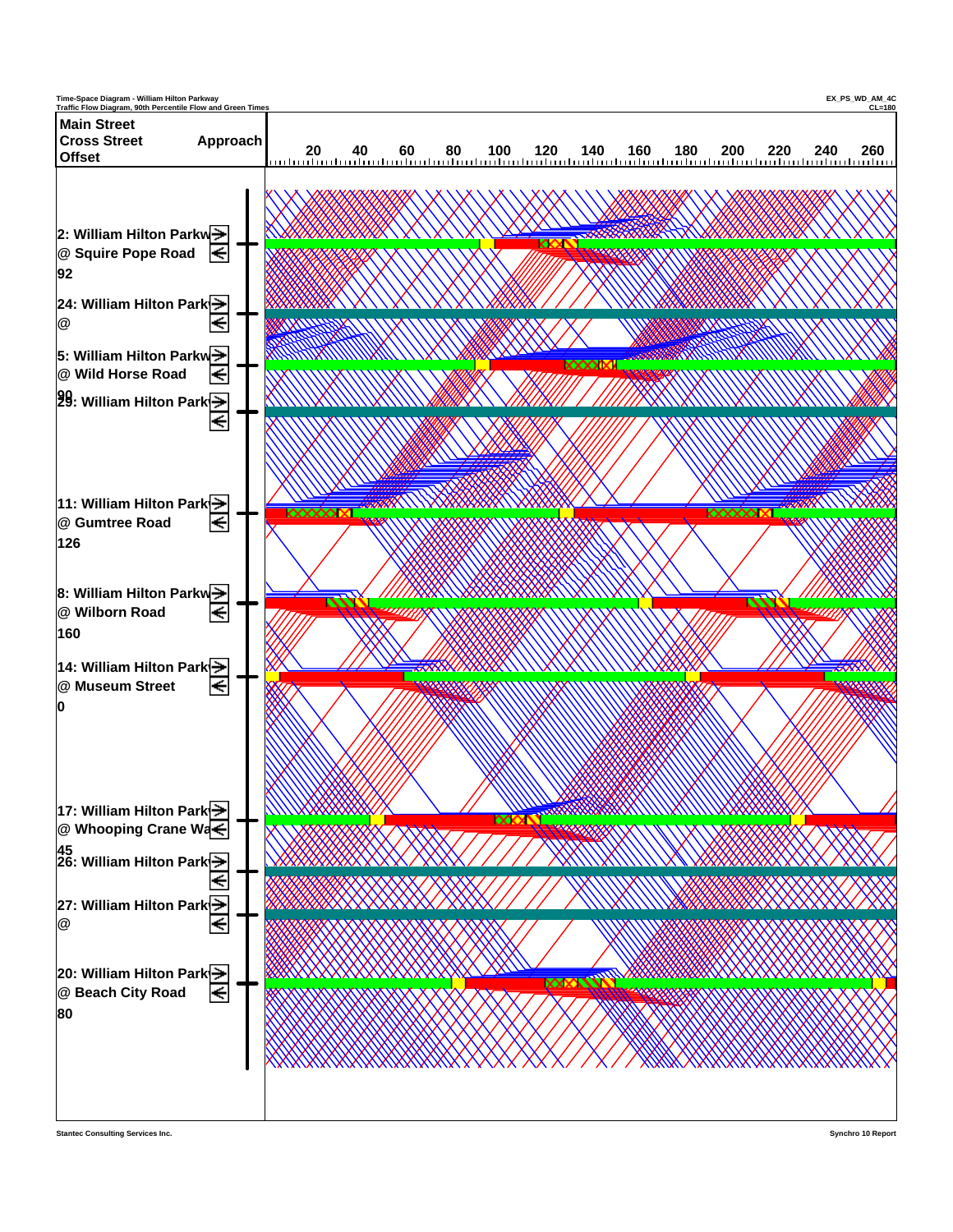

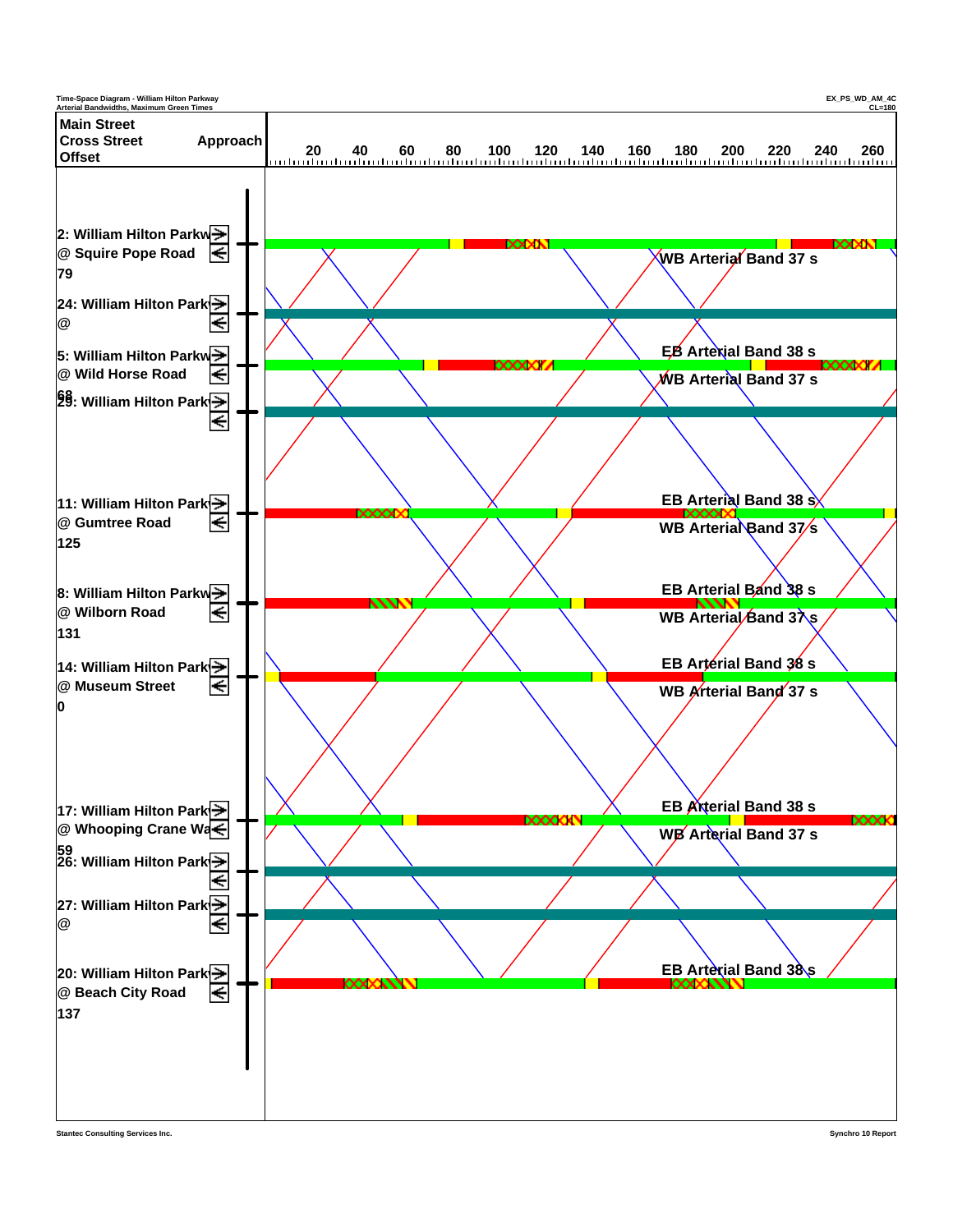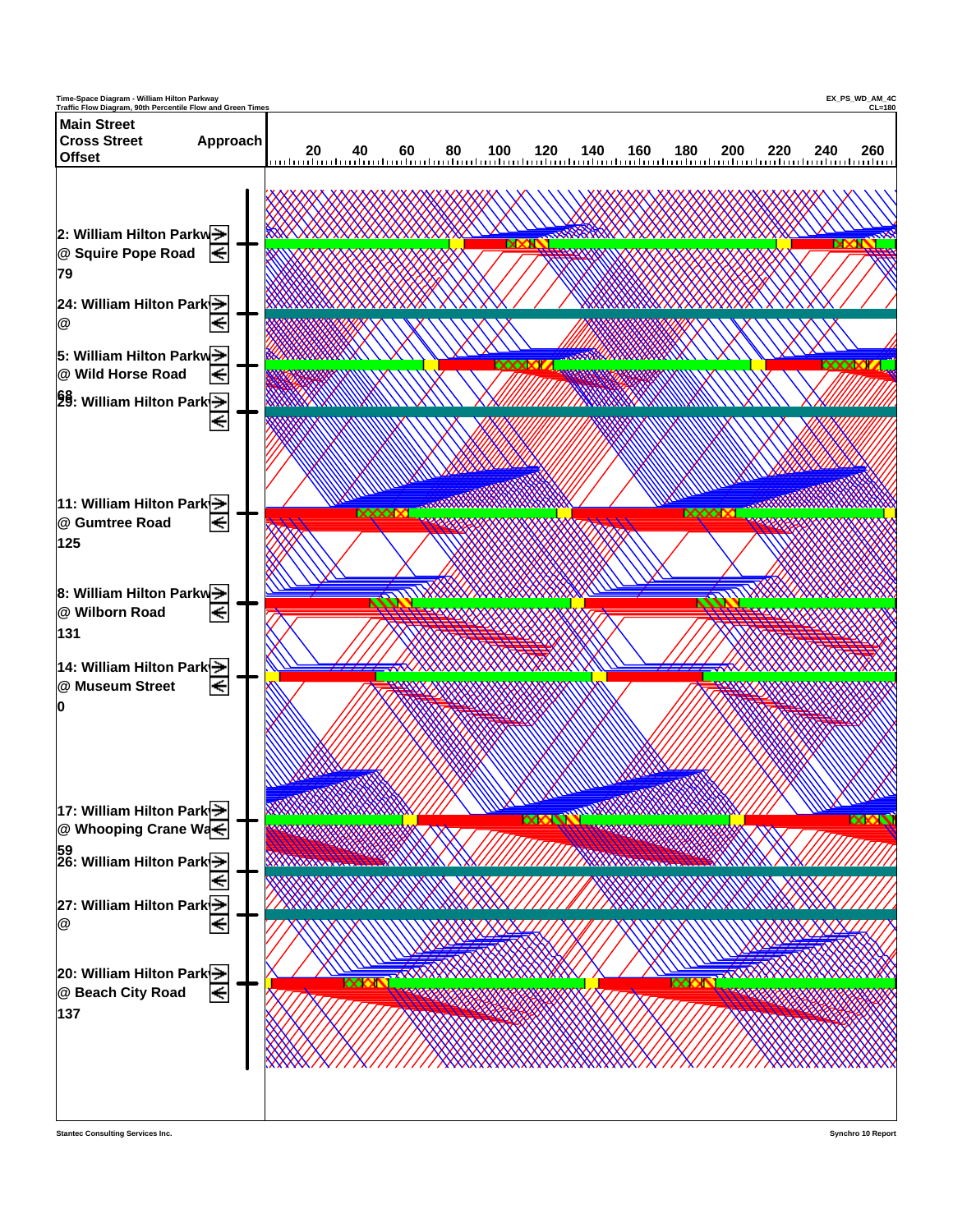

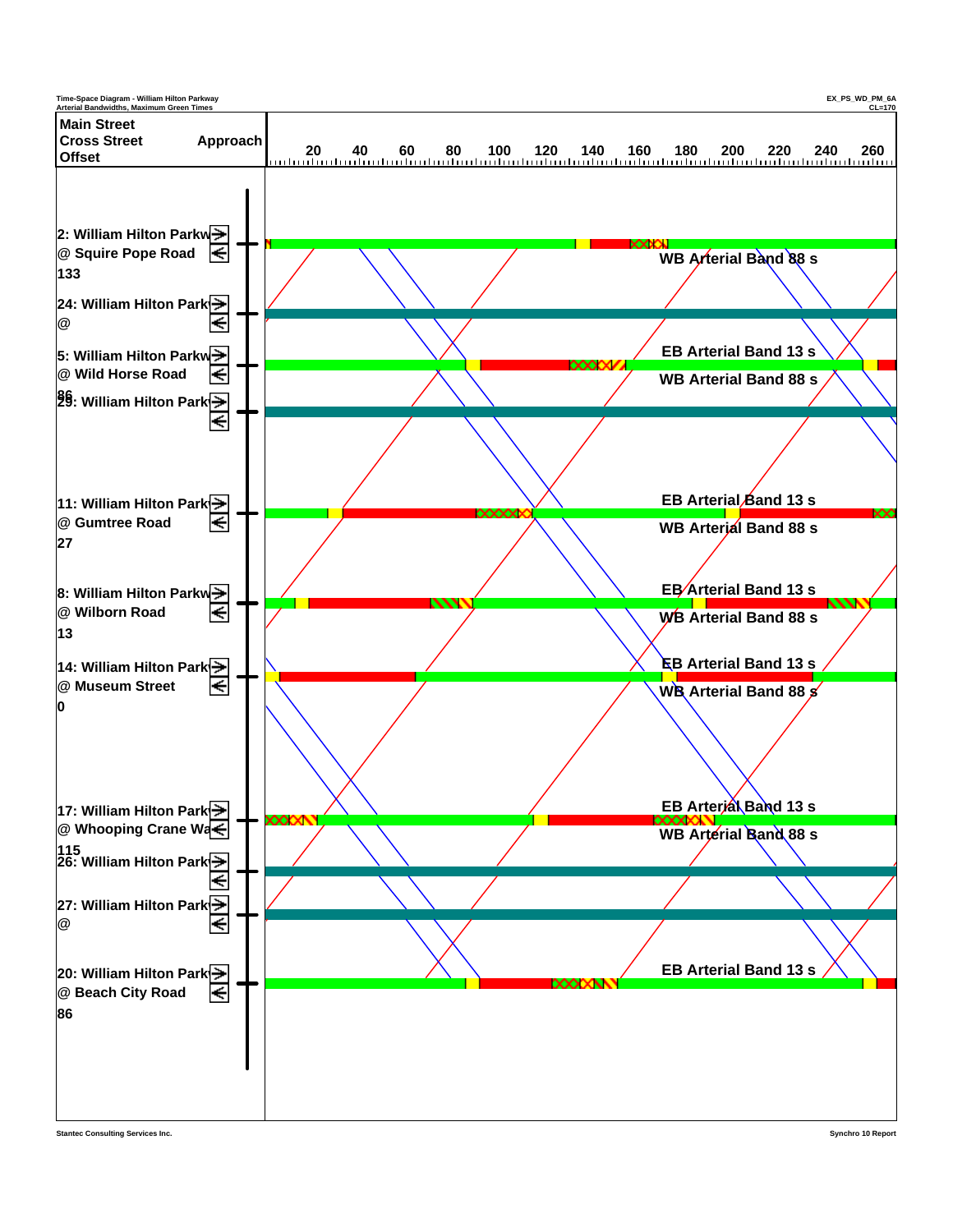

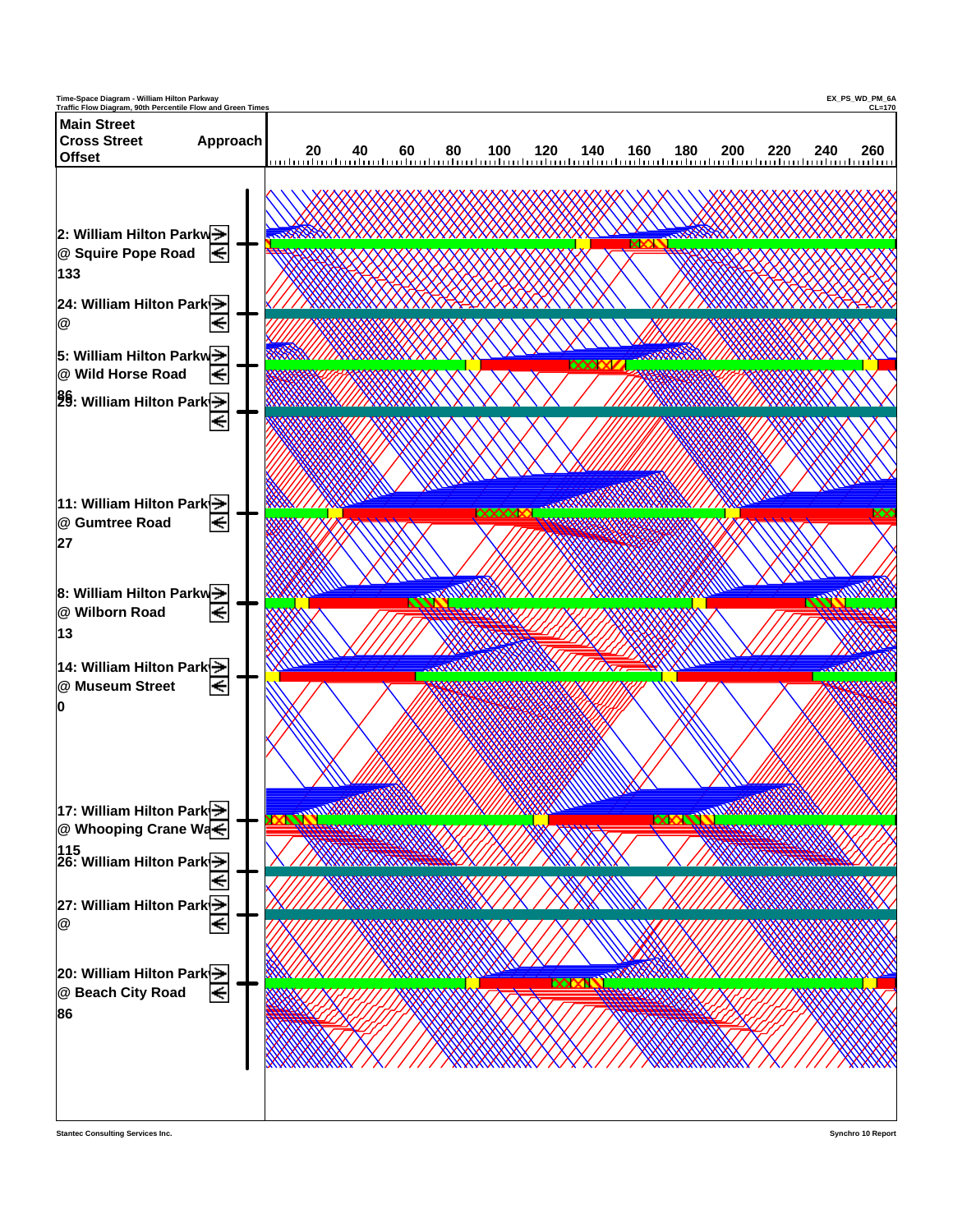

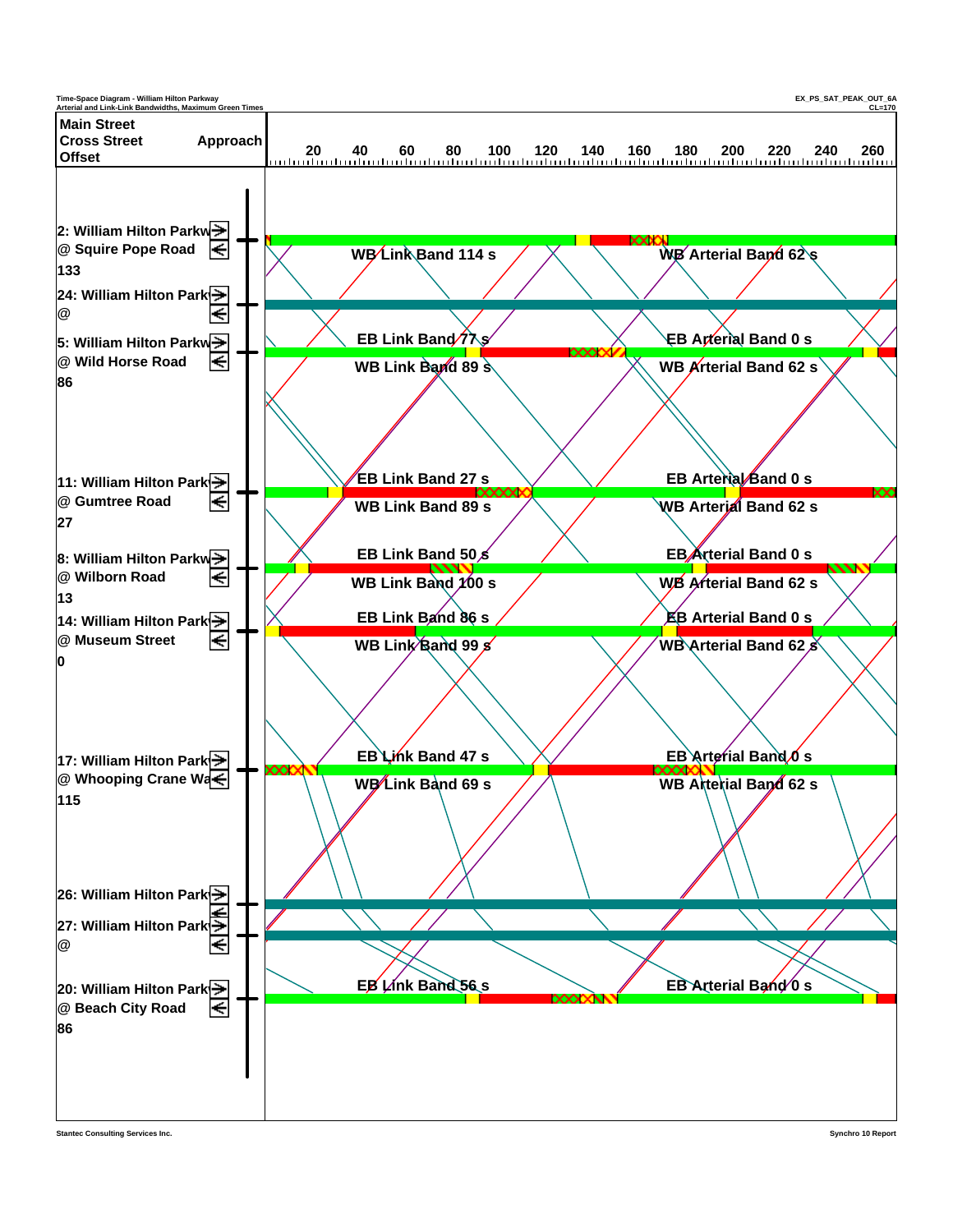

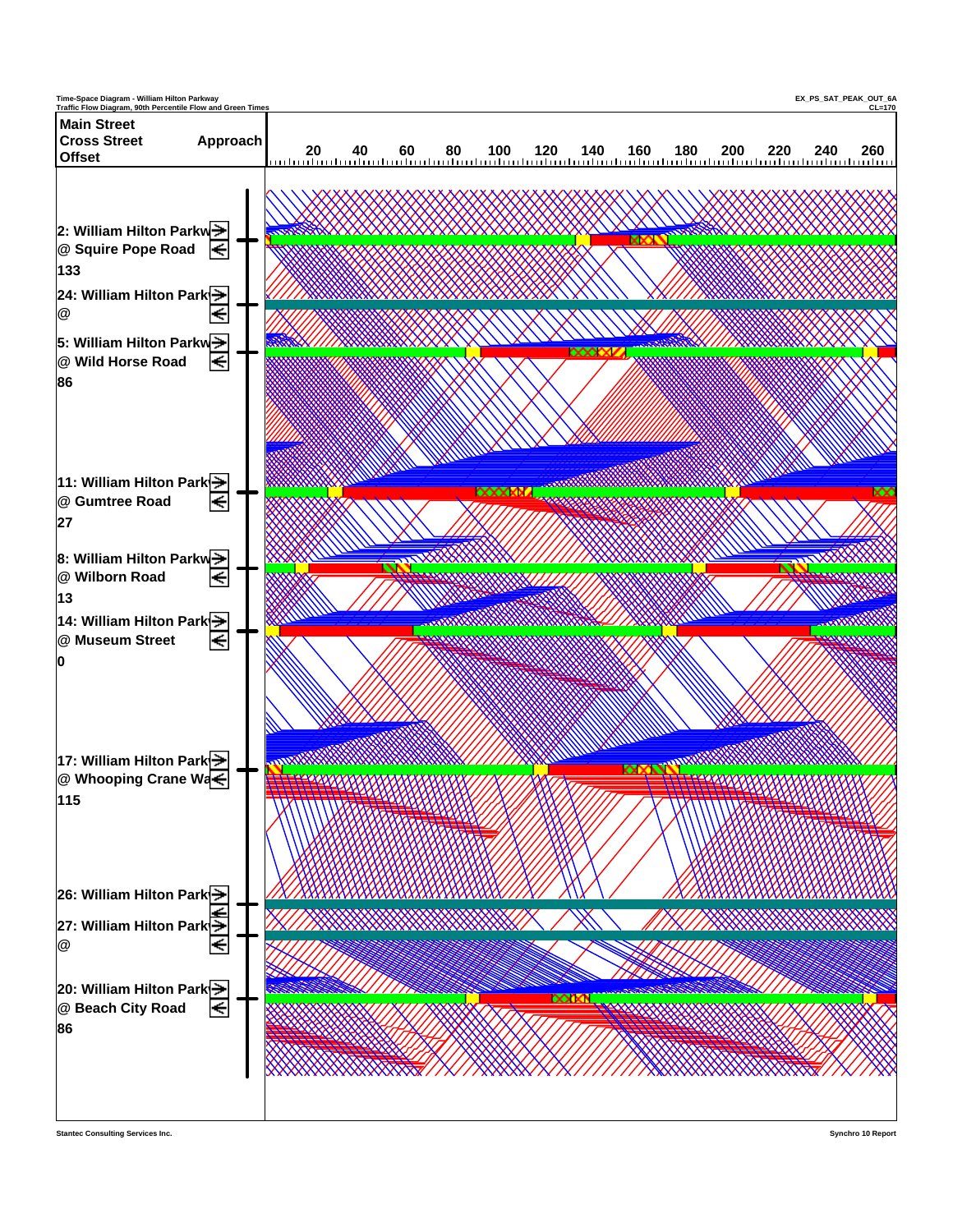

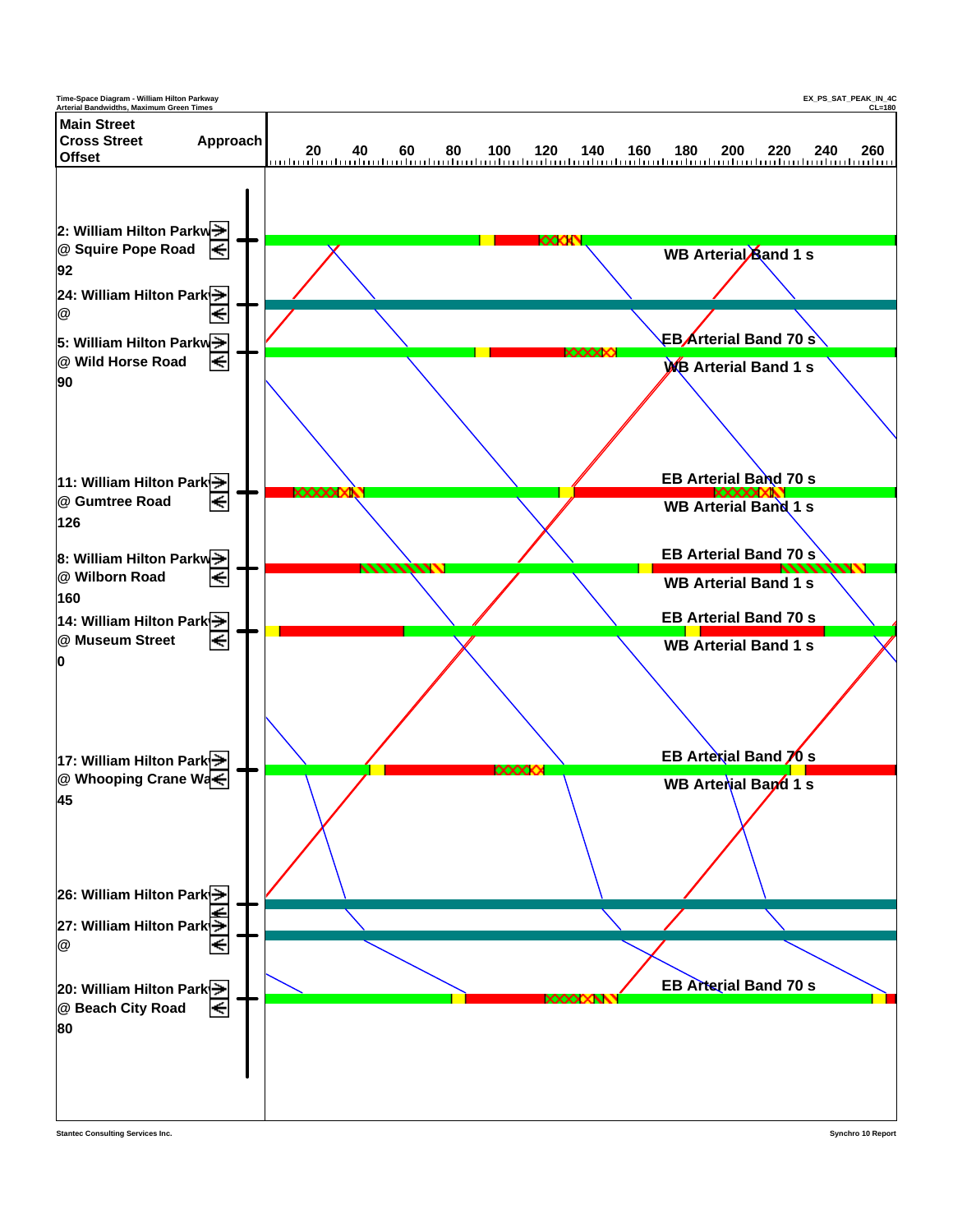

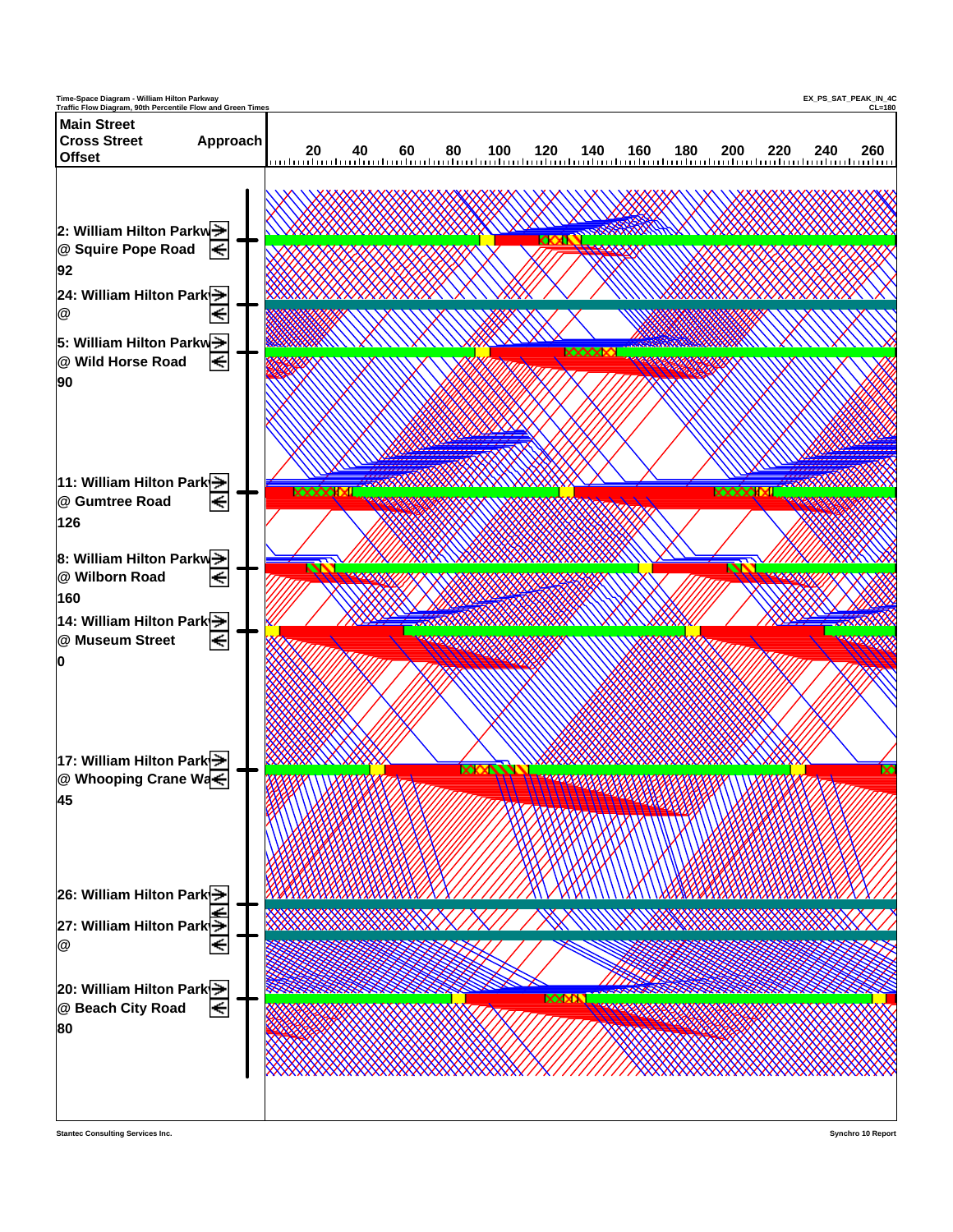

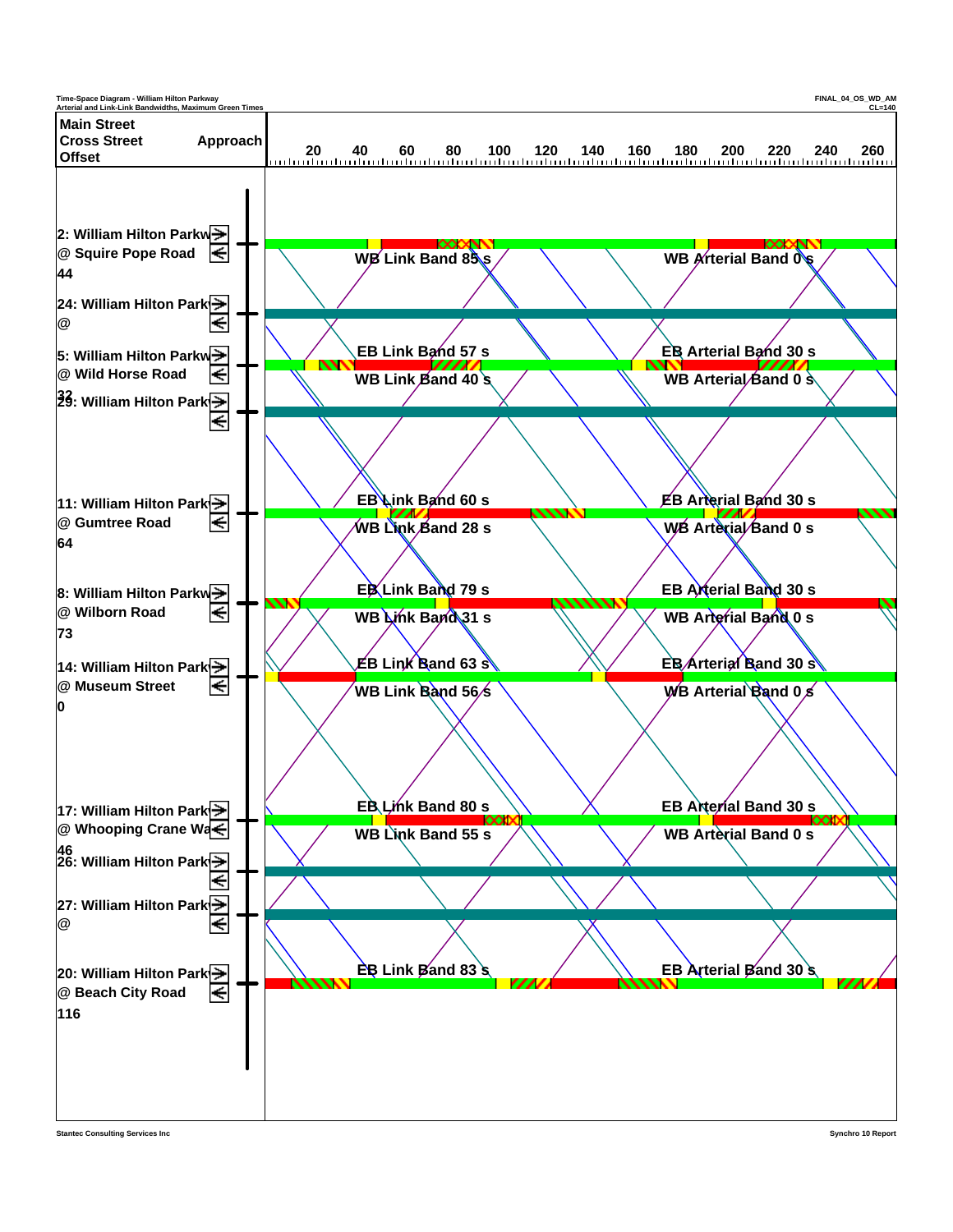

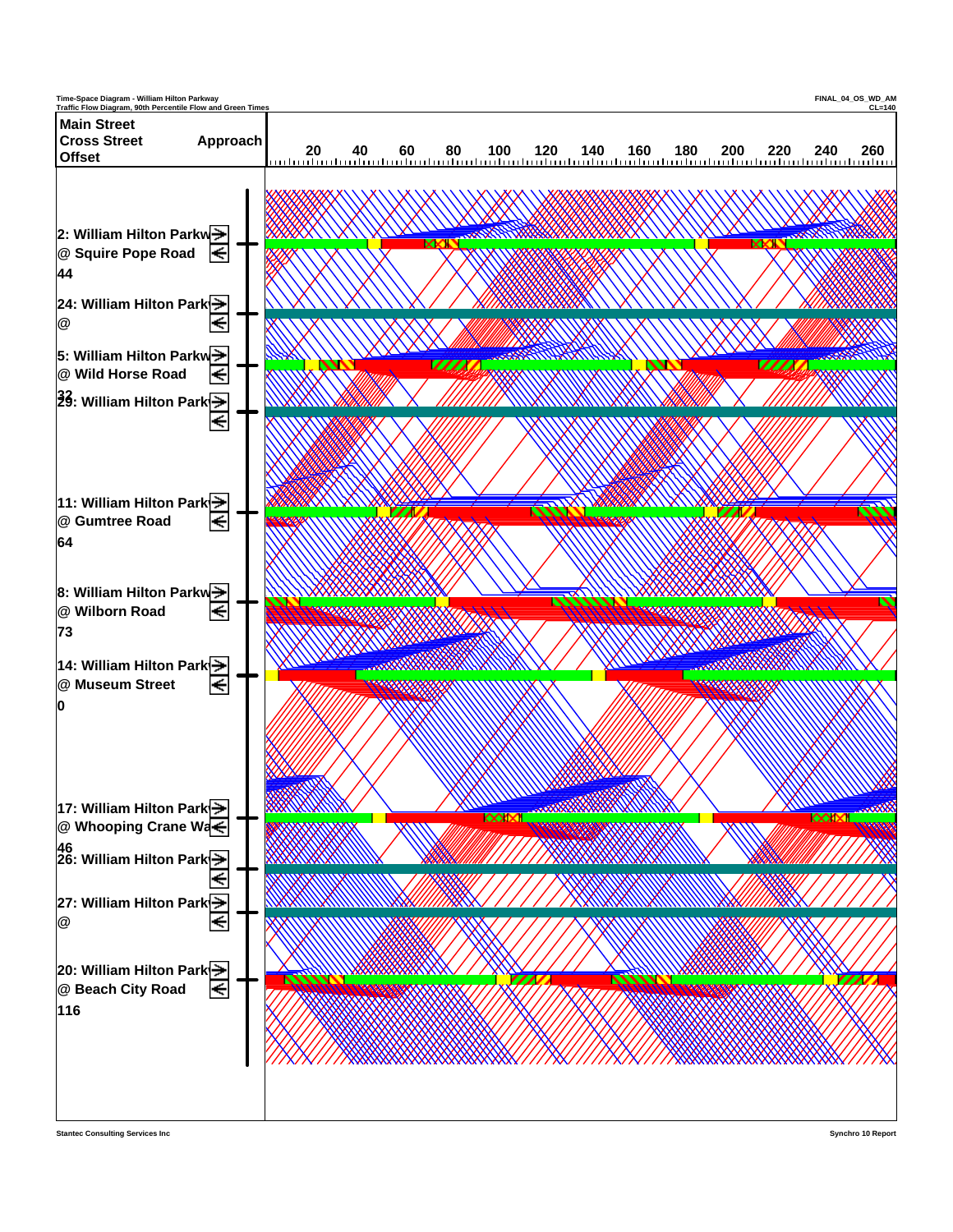

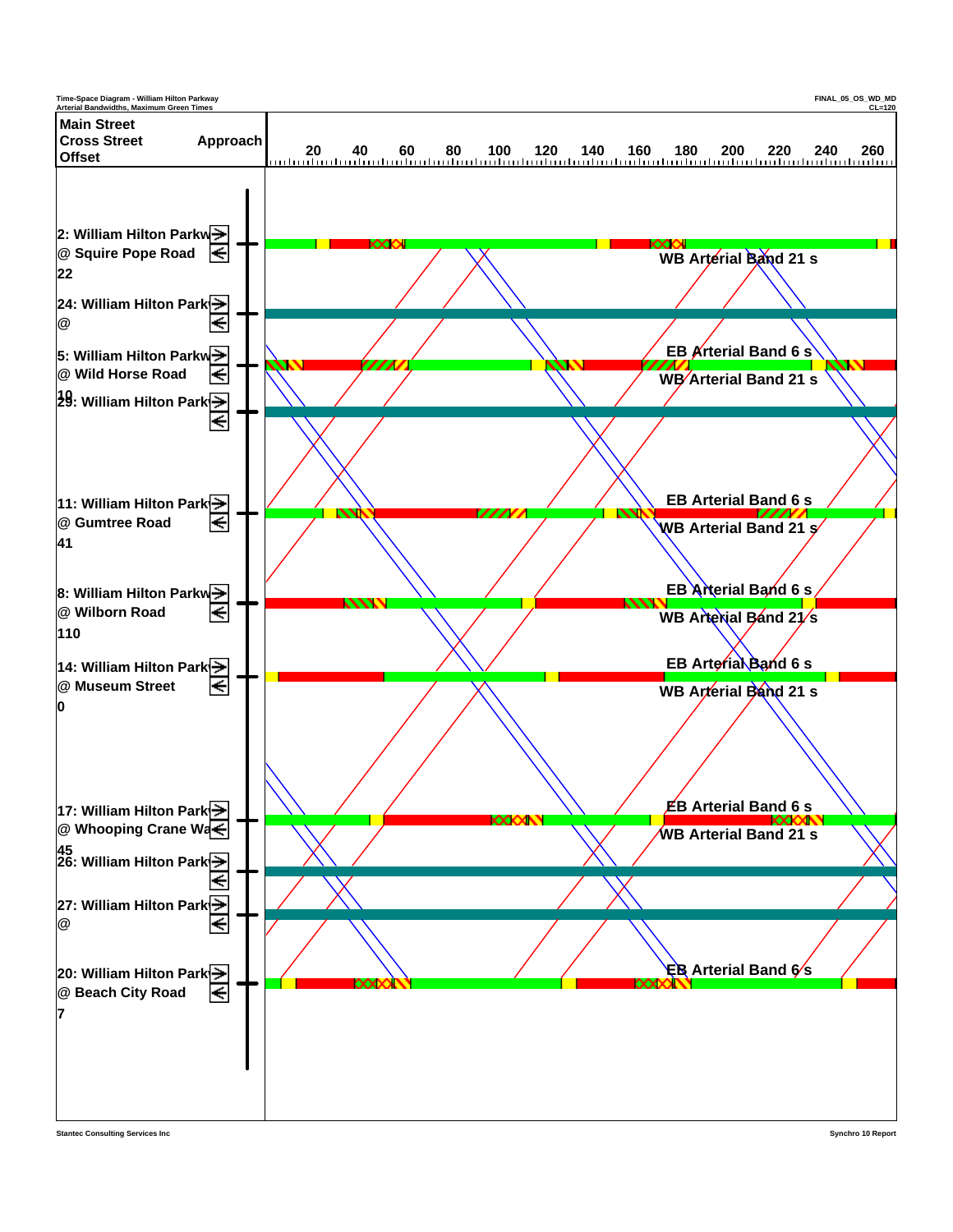

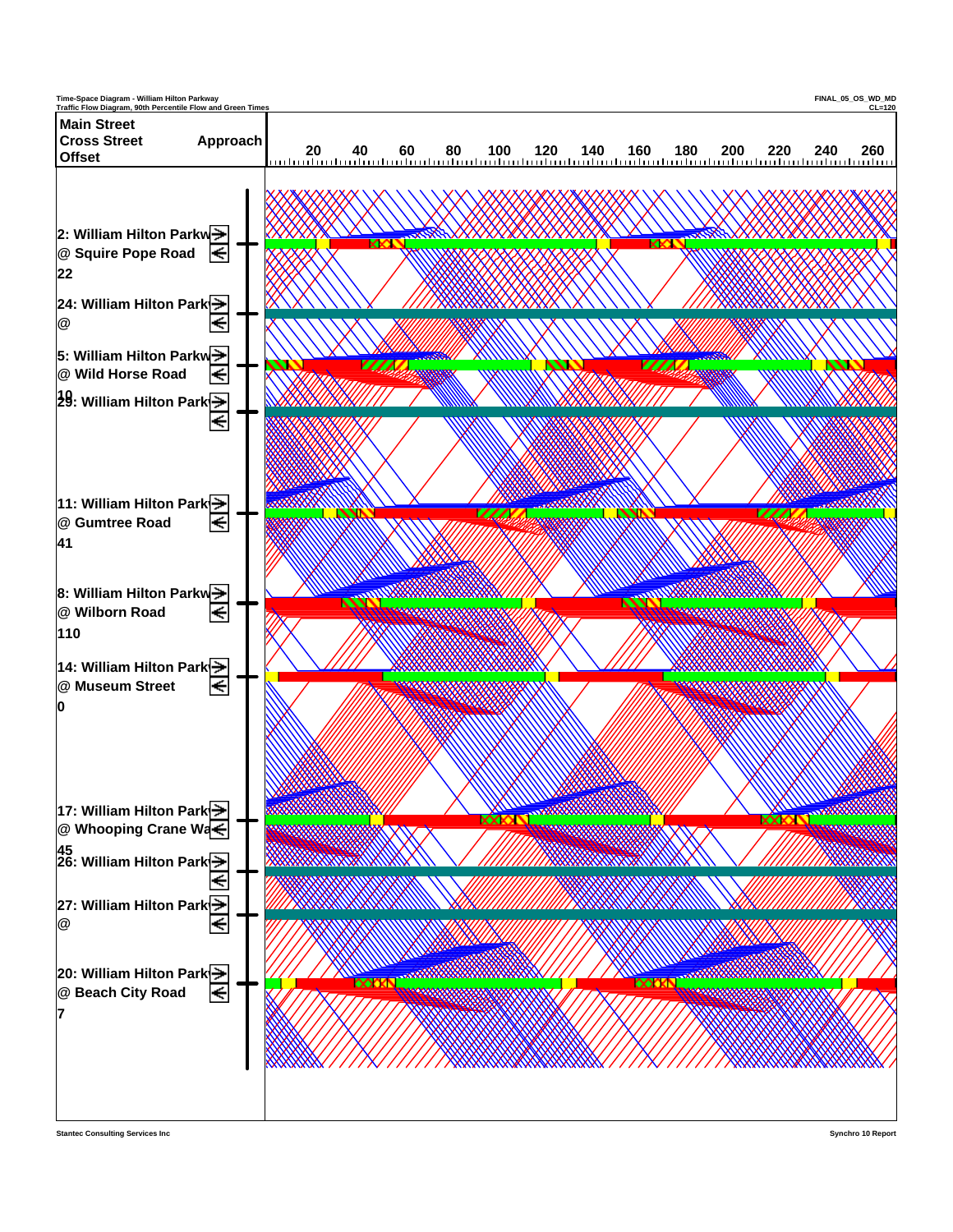

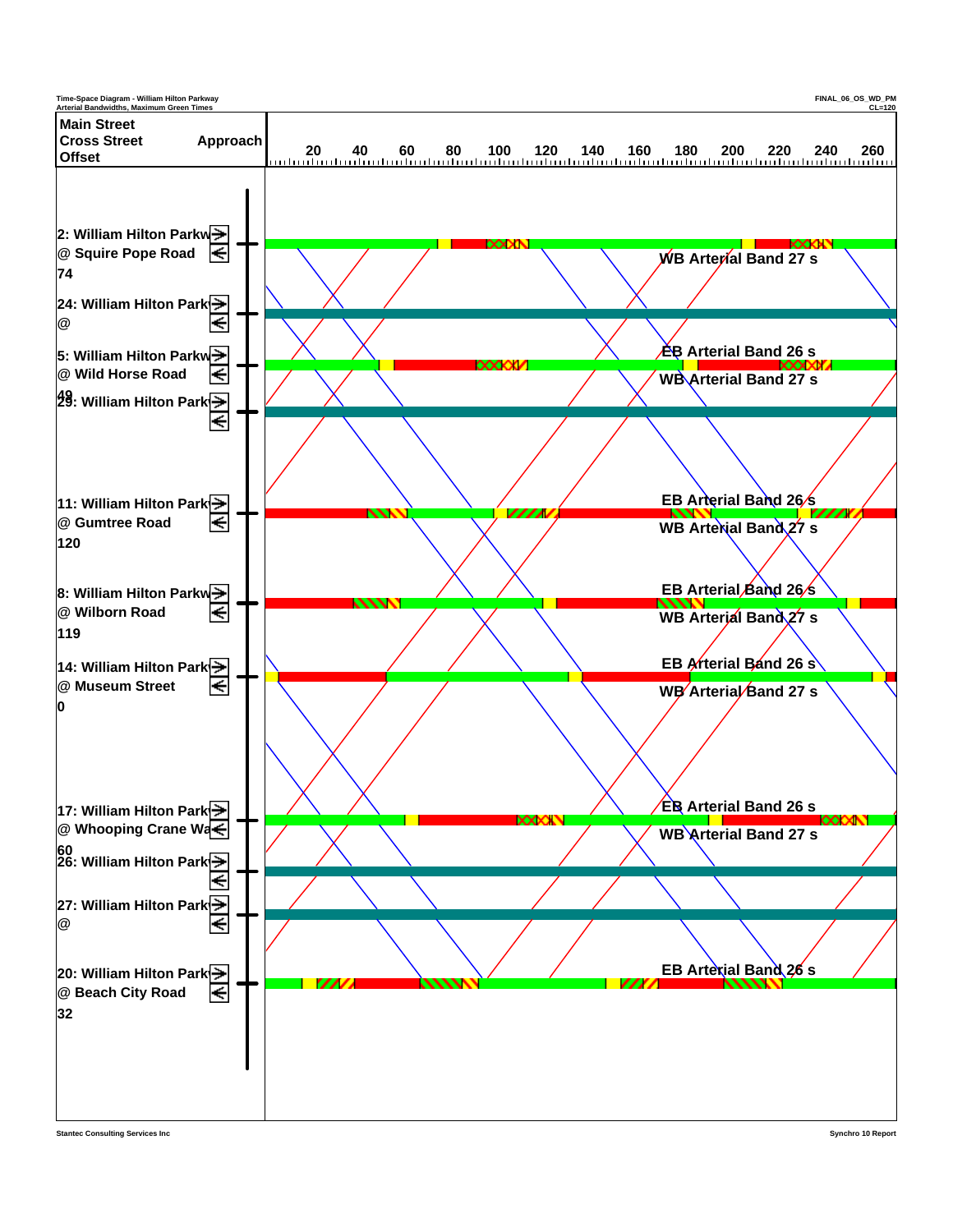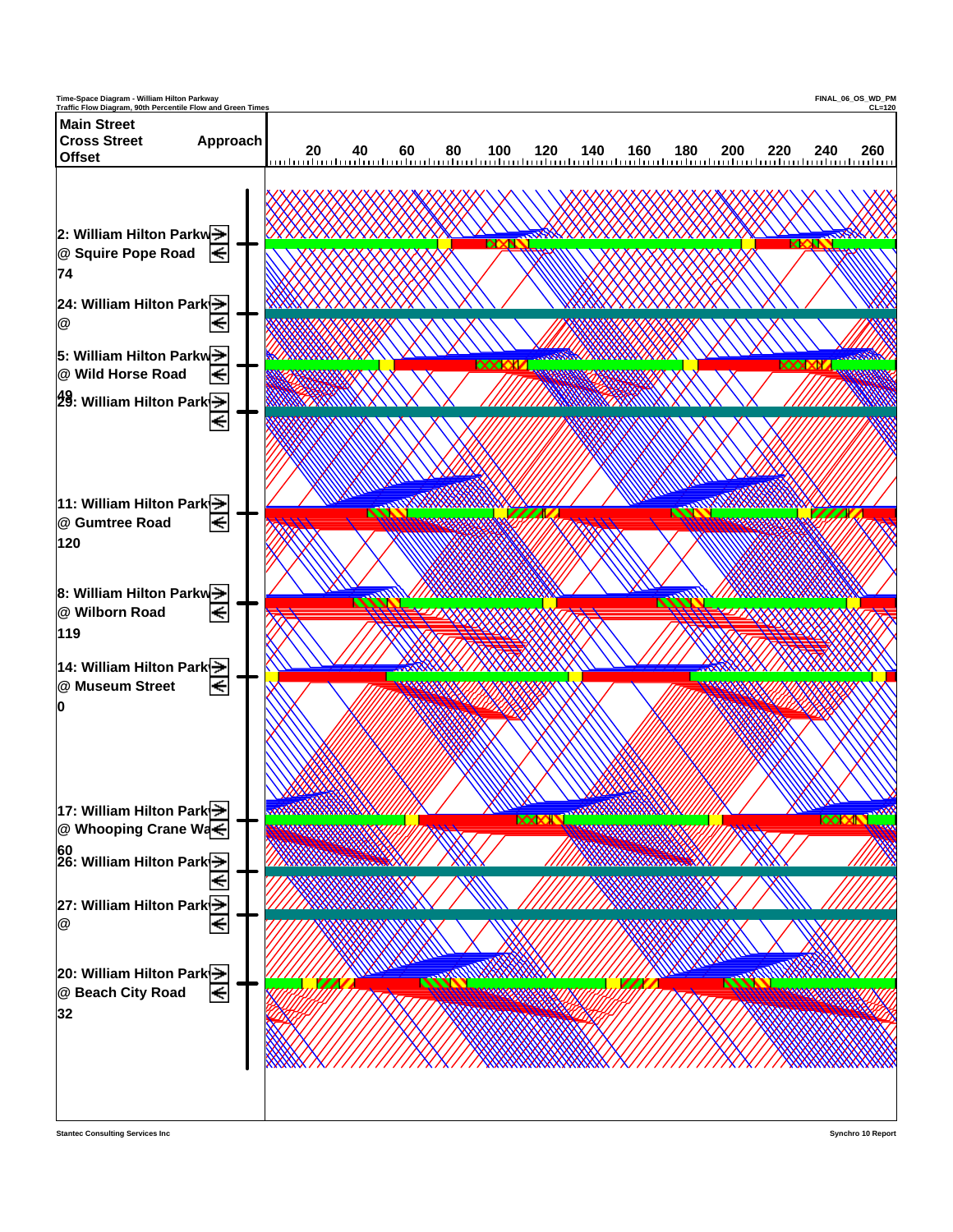

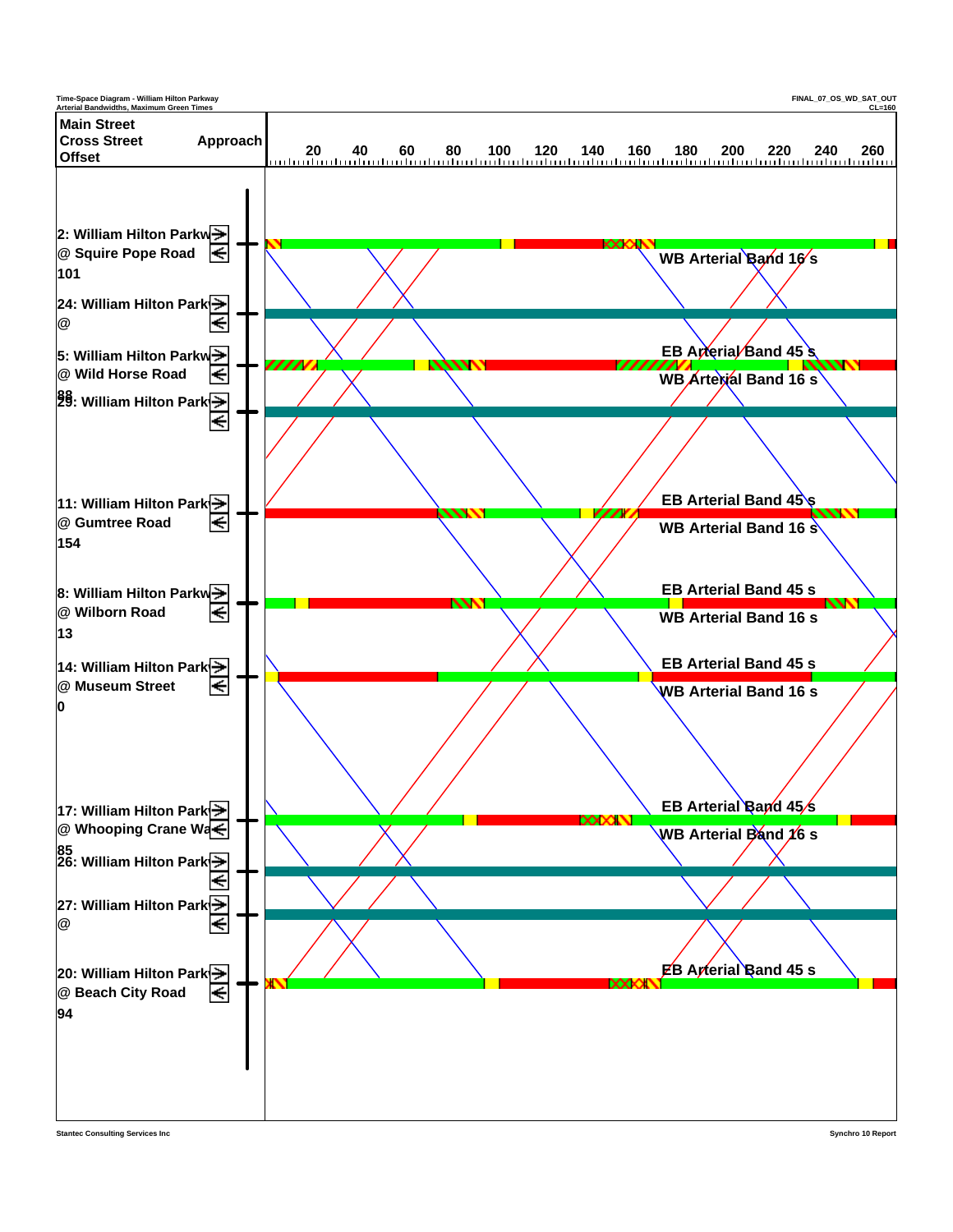

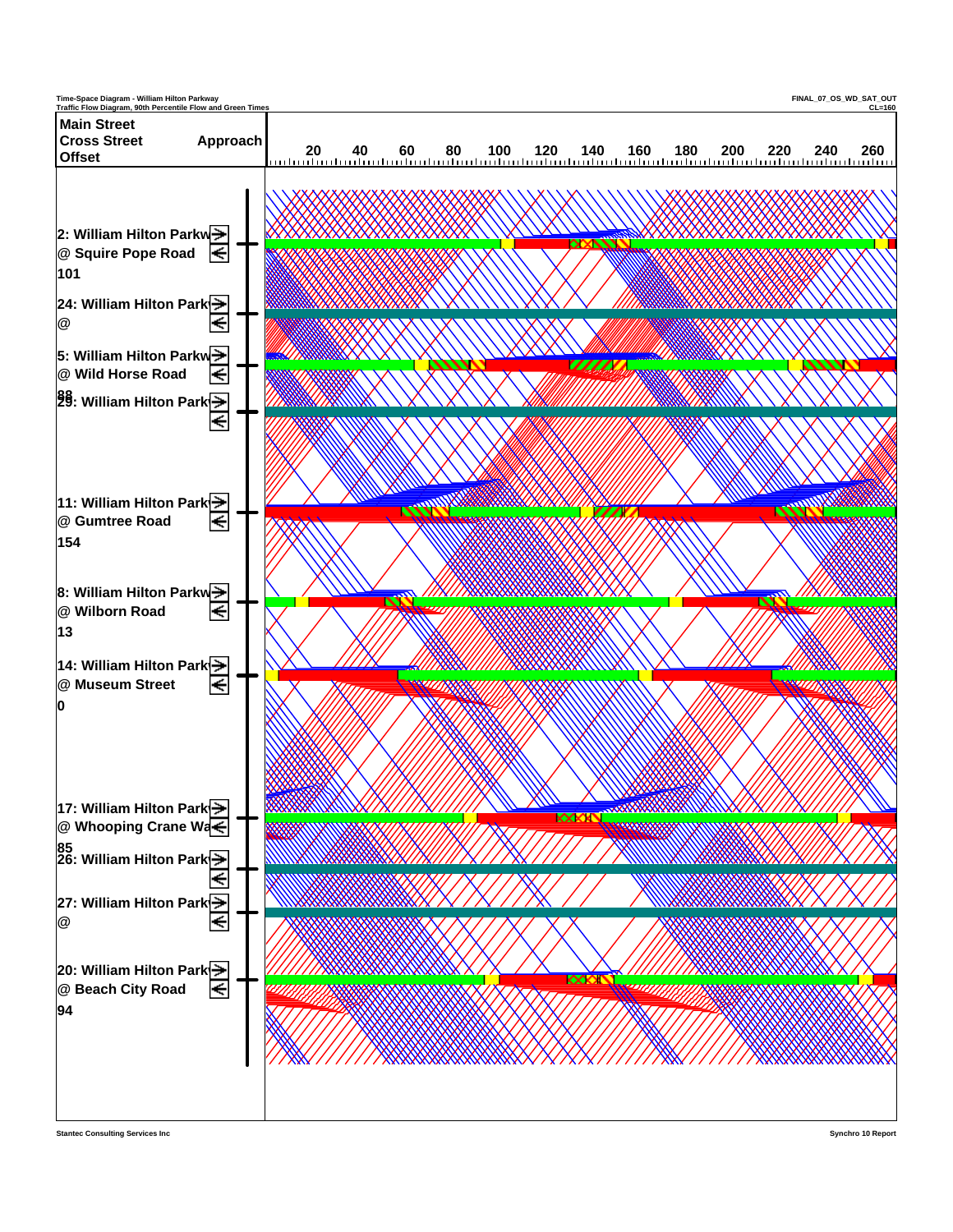

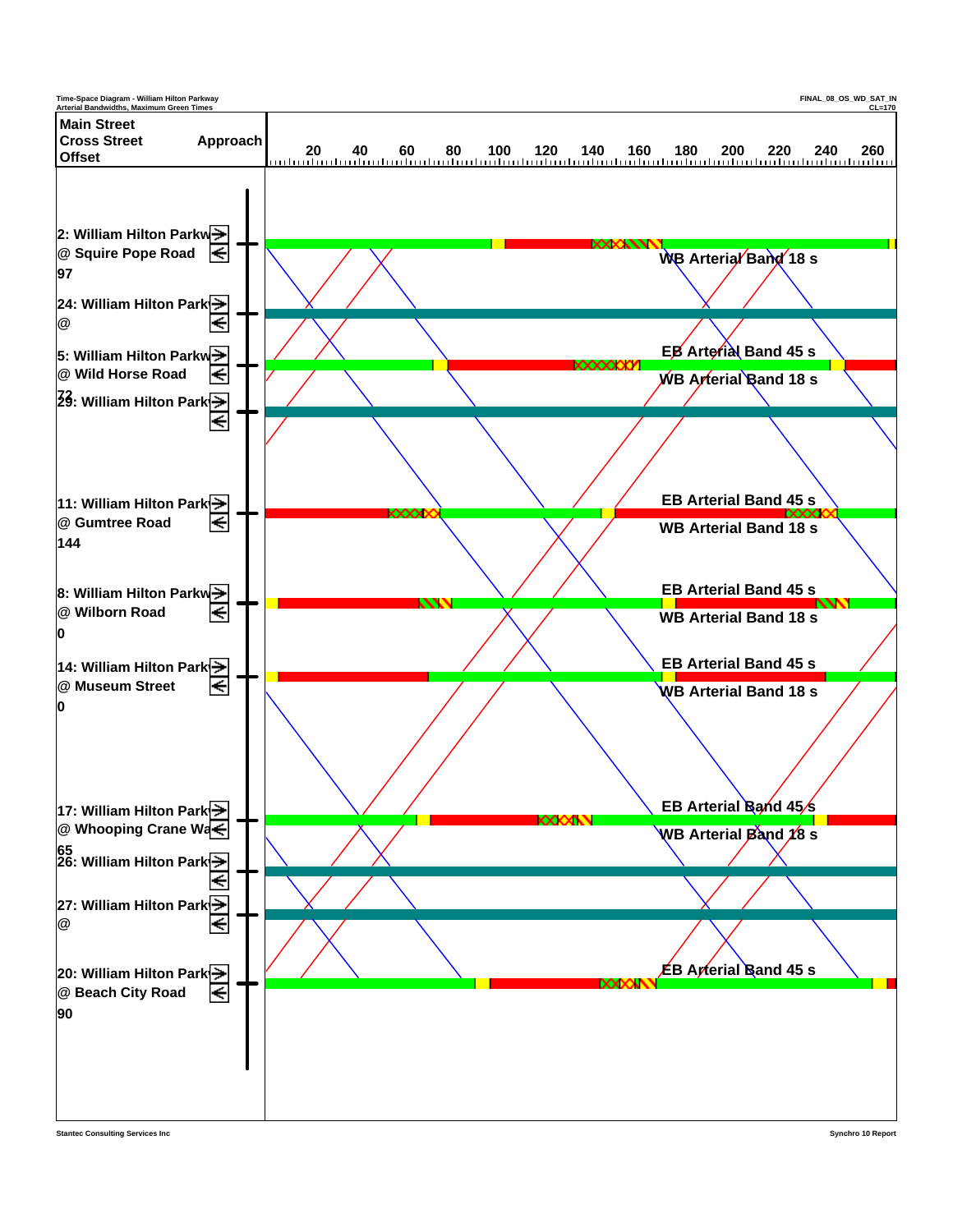

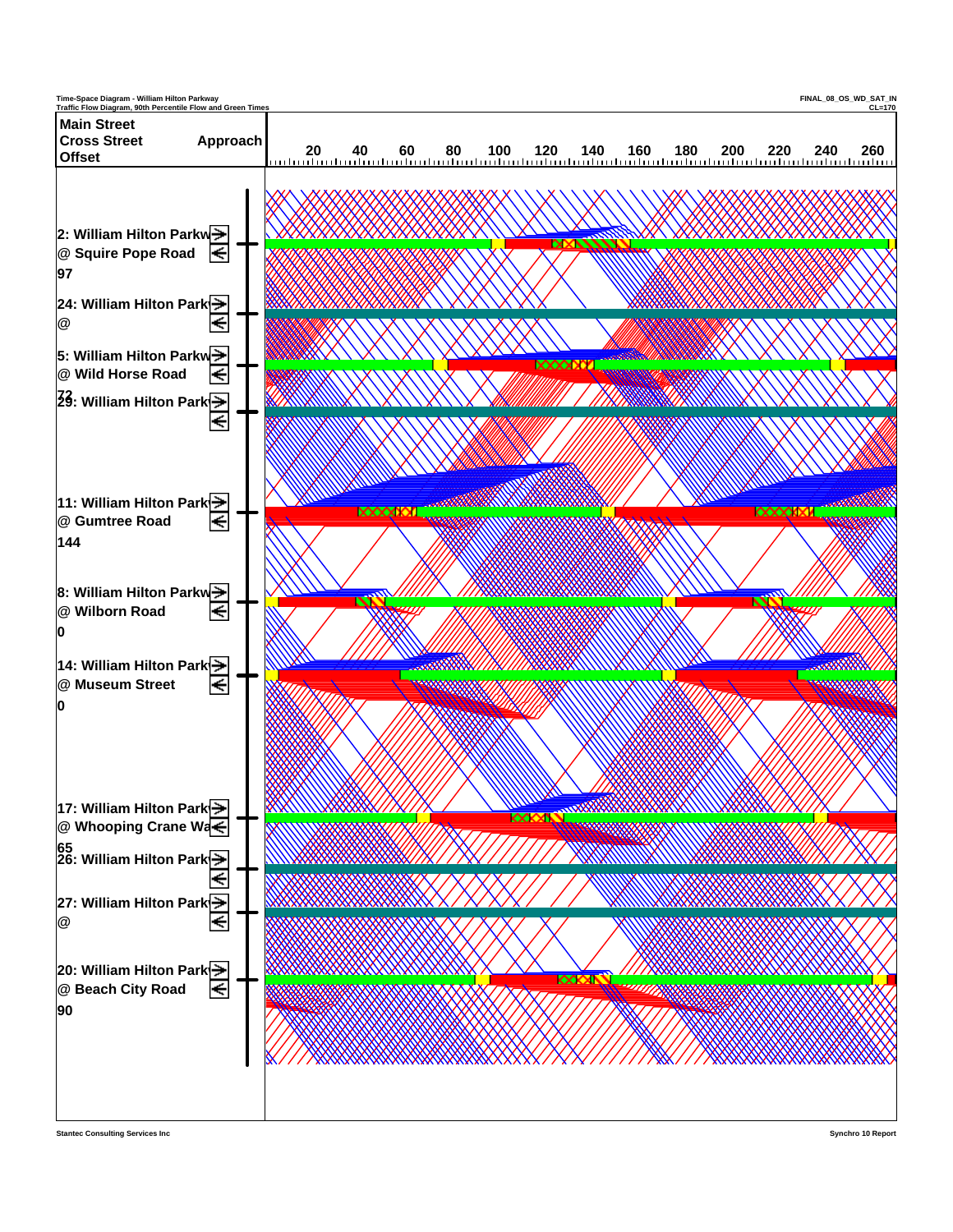

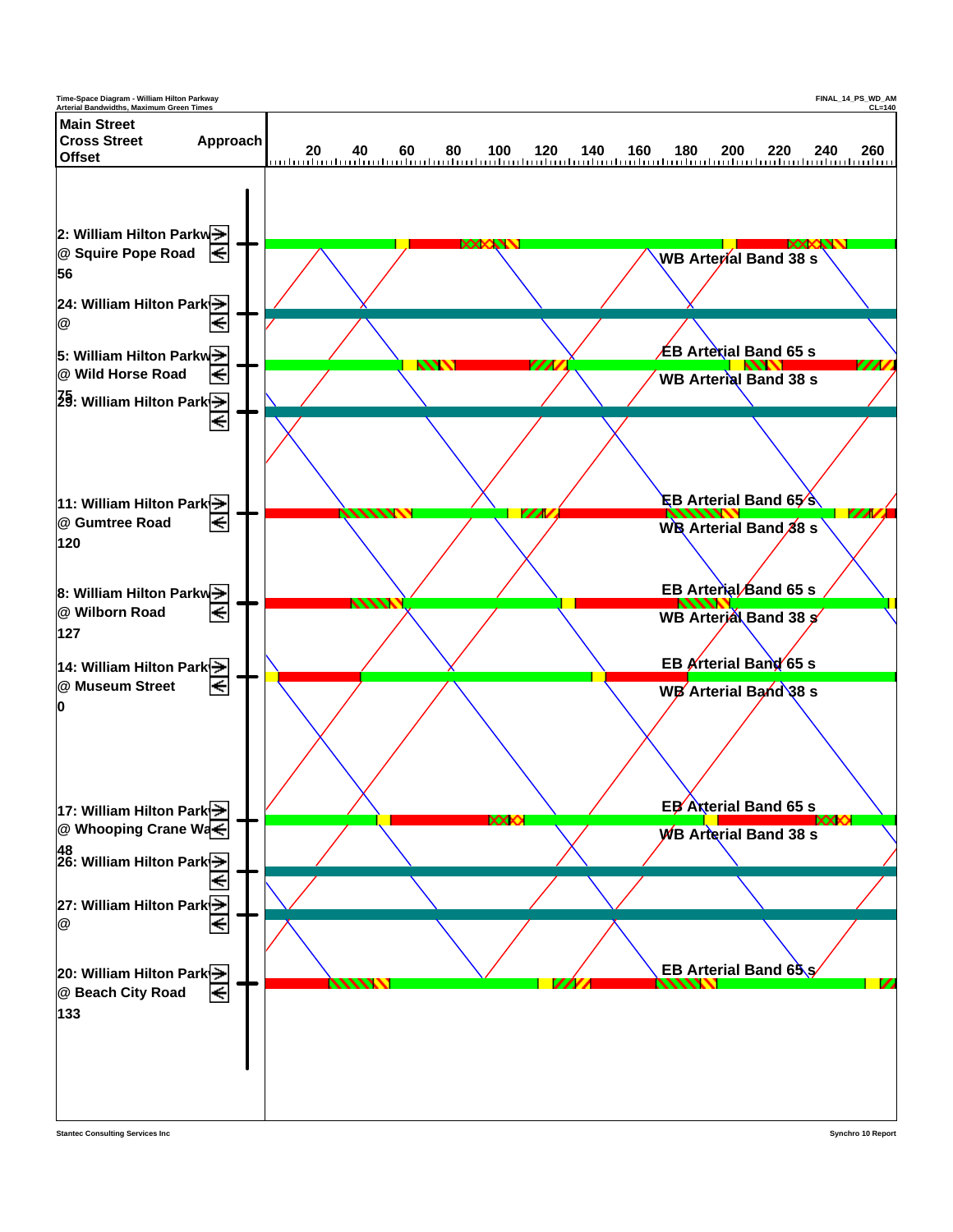

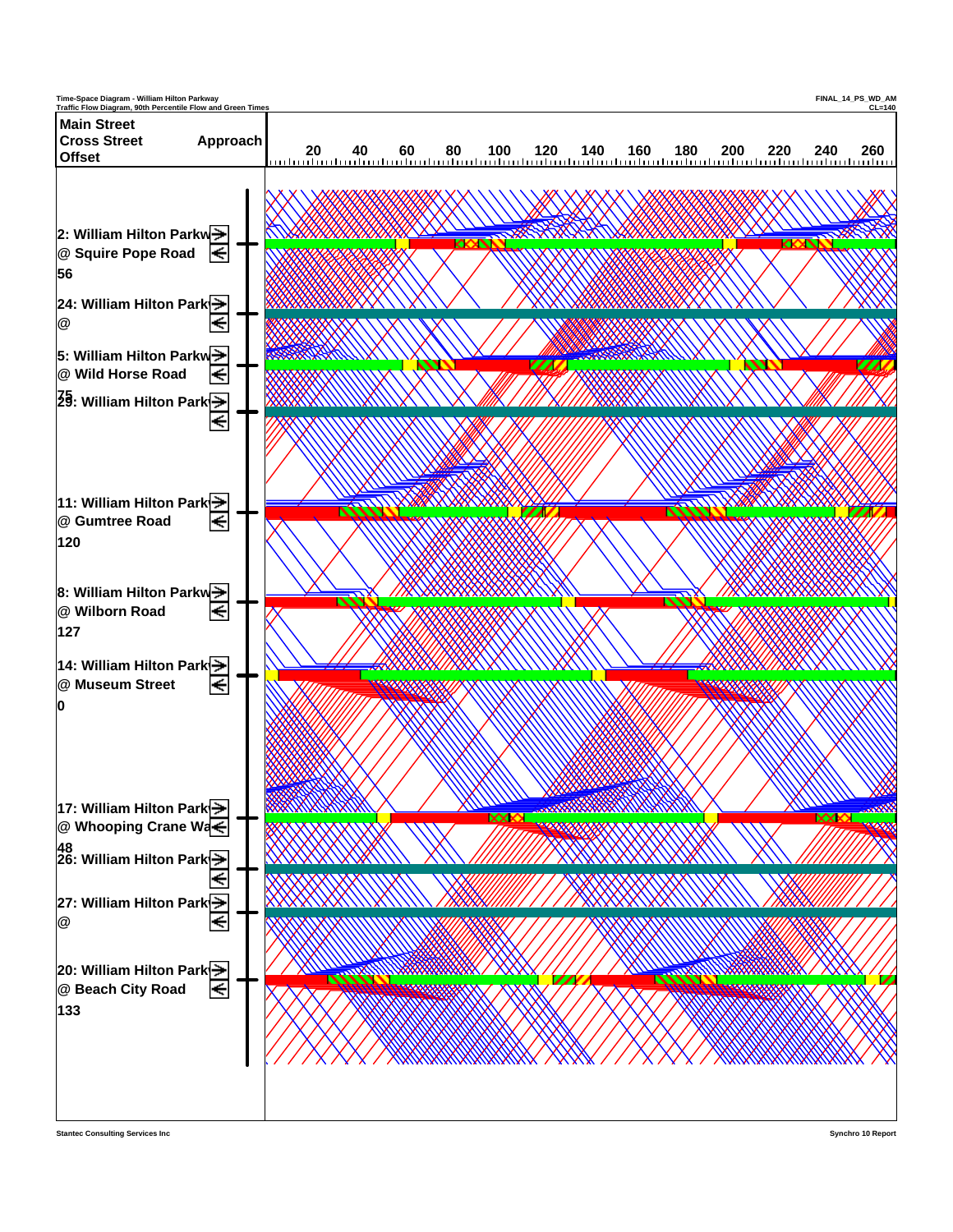

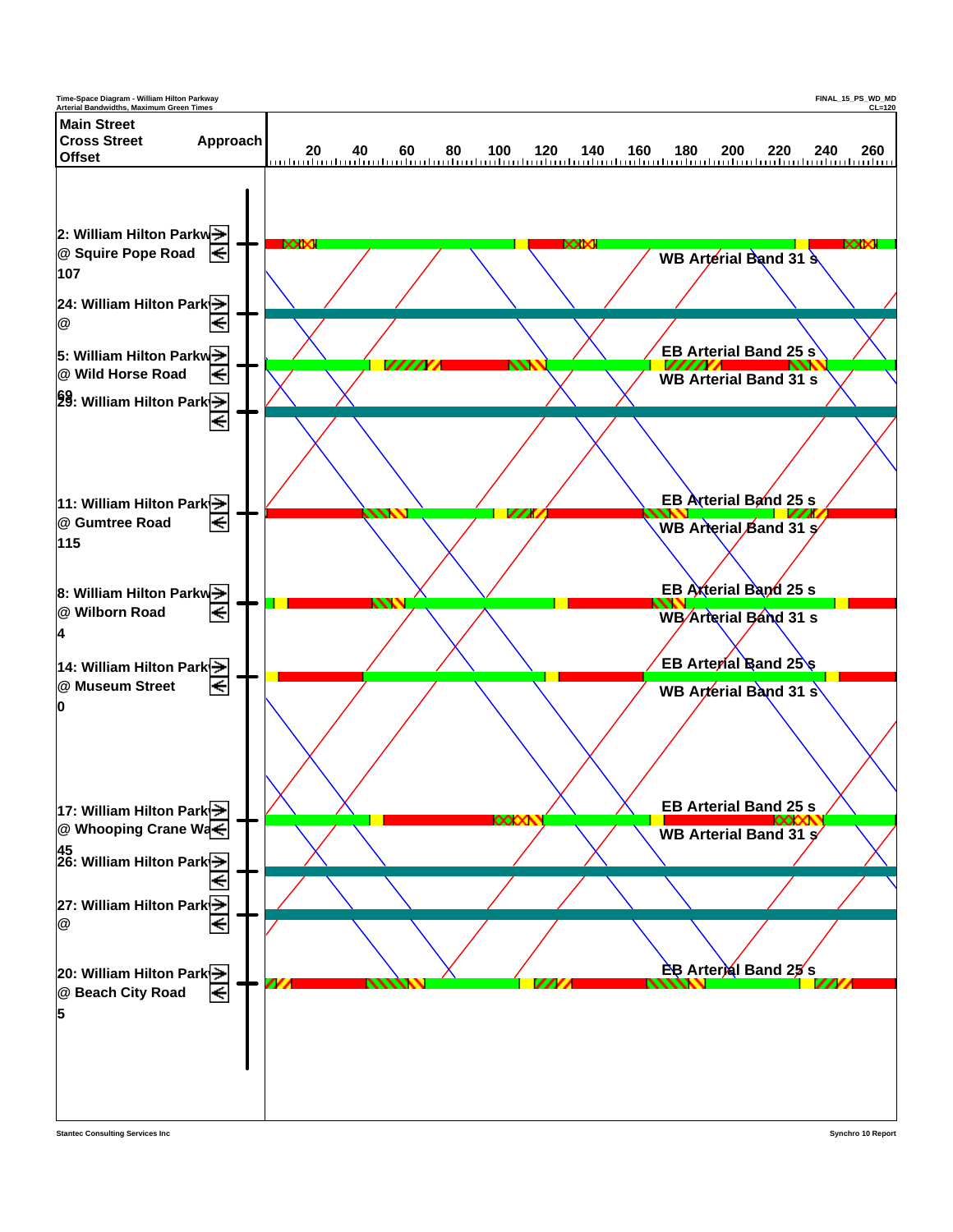

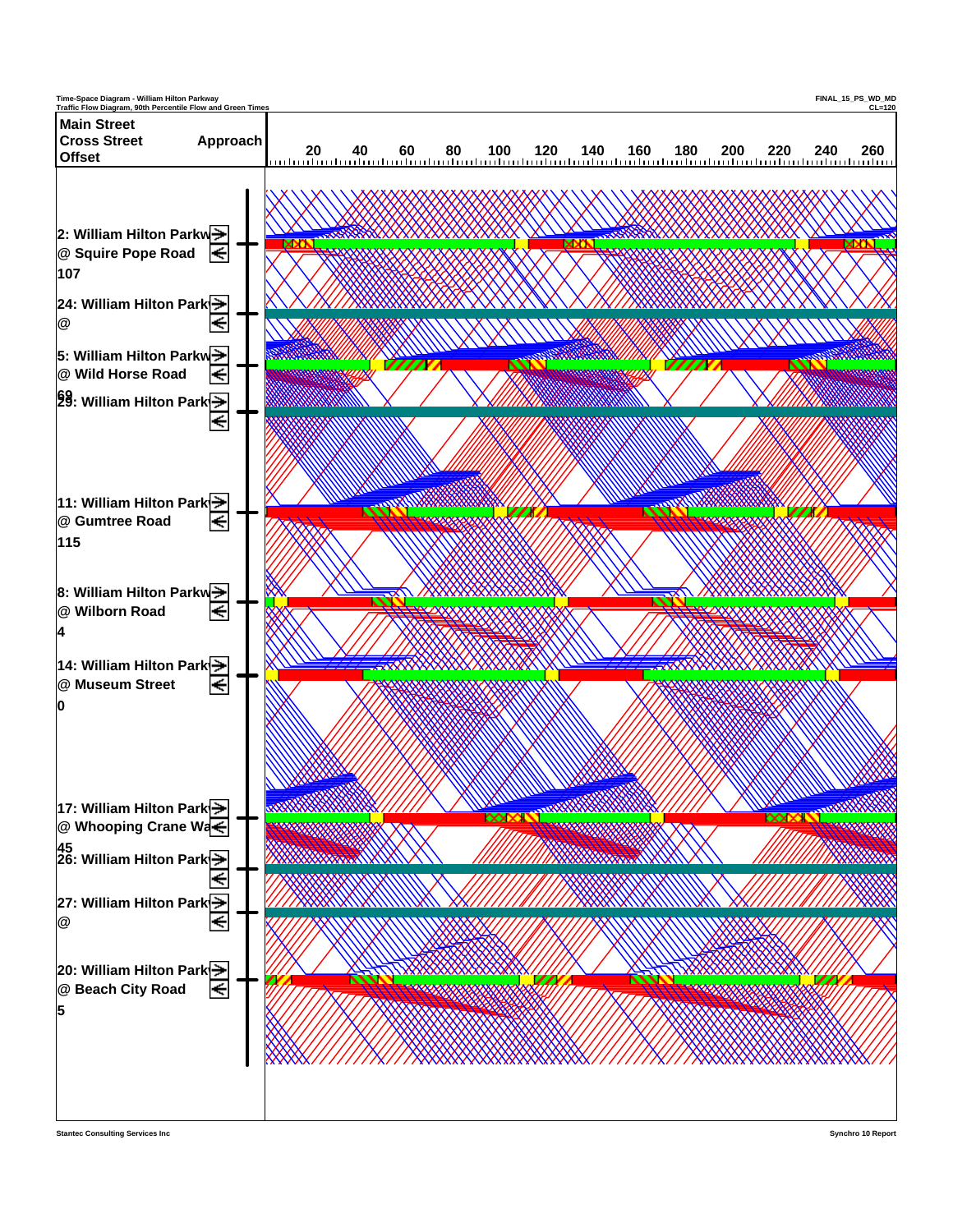

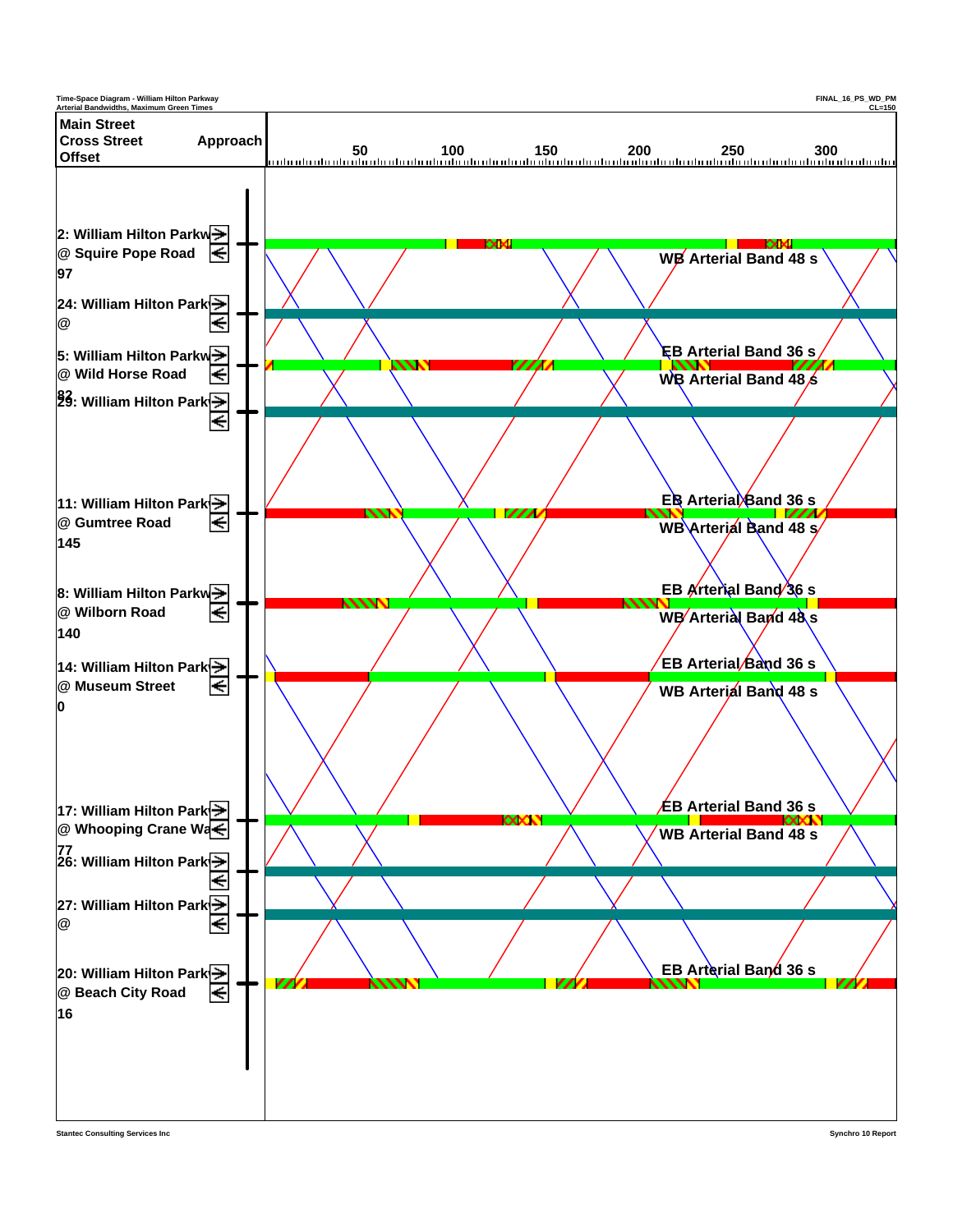

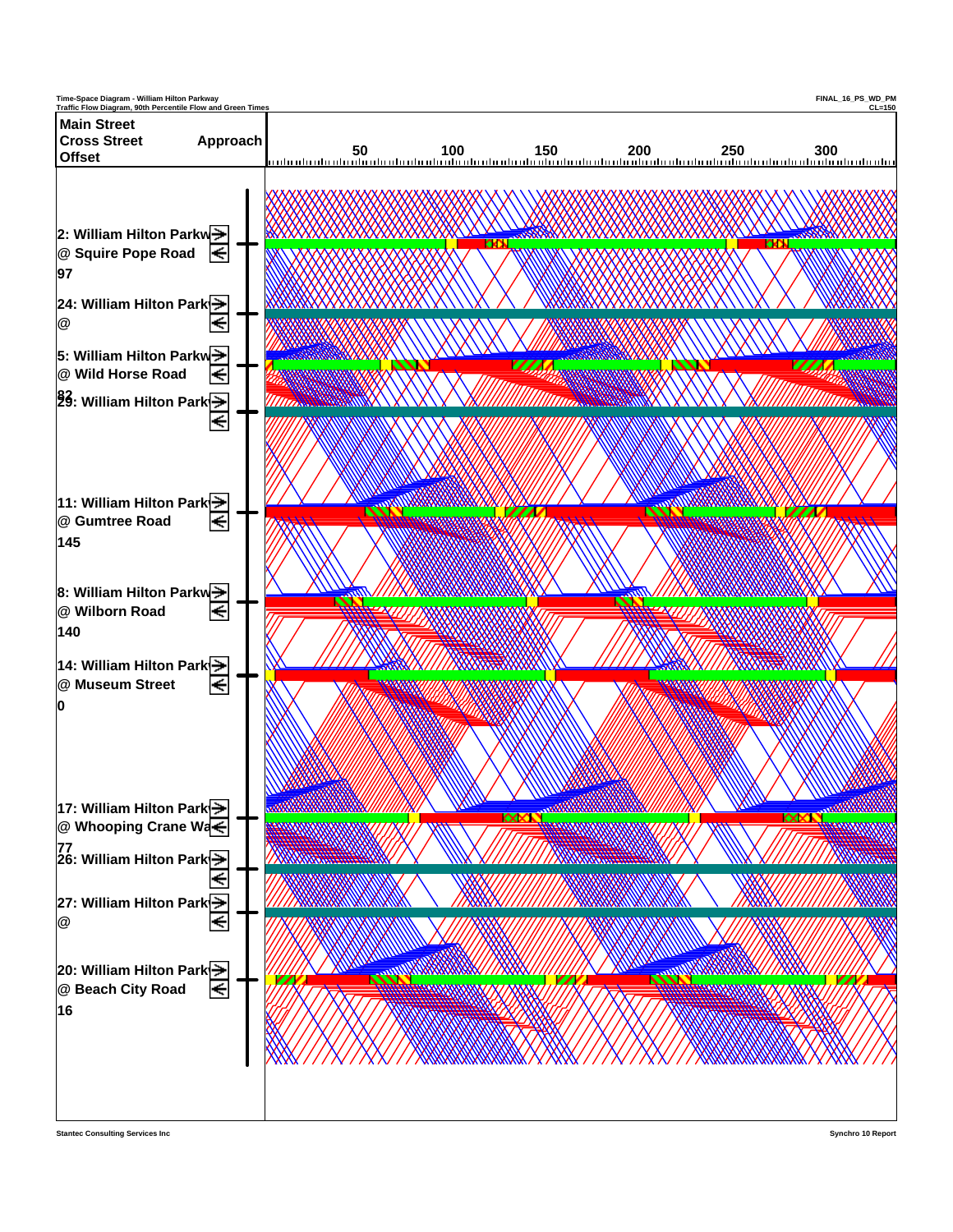

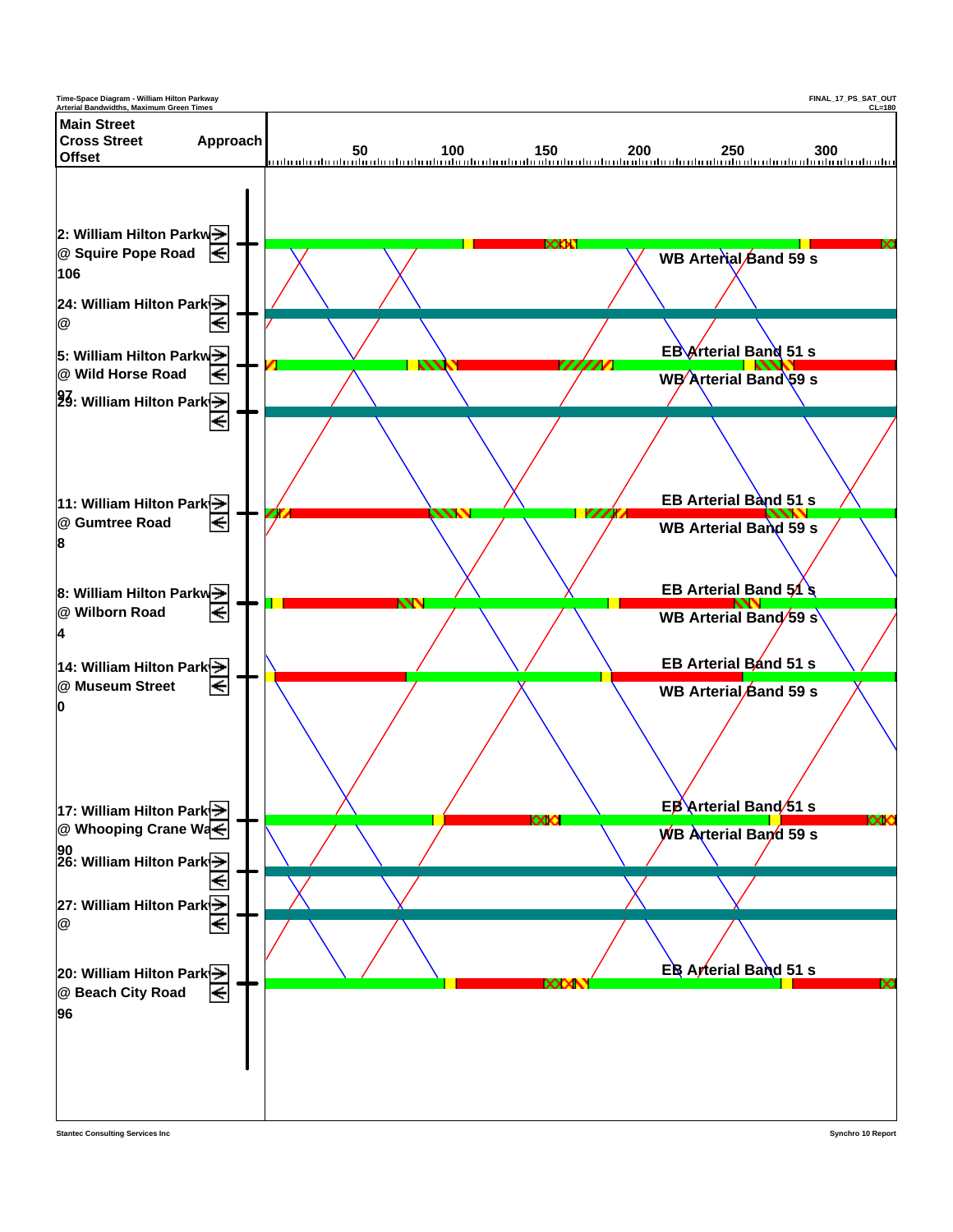![](_page_38_Figure_0.jpeg)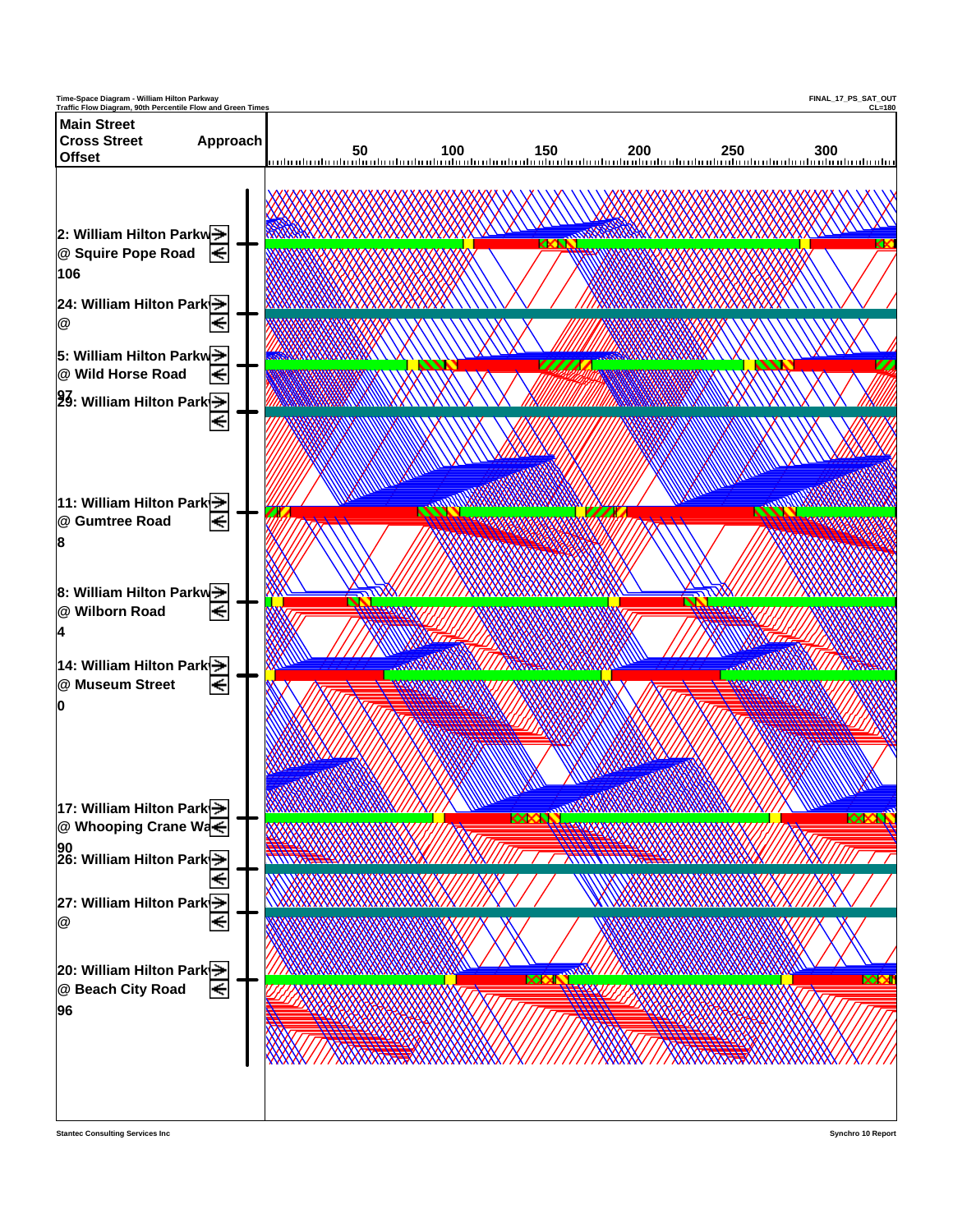![](_page_39_Figure_0.jpeg)

![](_page_39_Figure_2.jpeg)